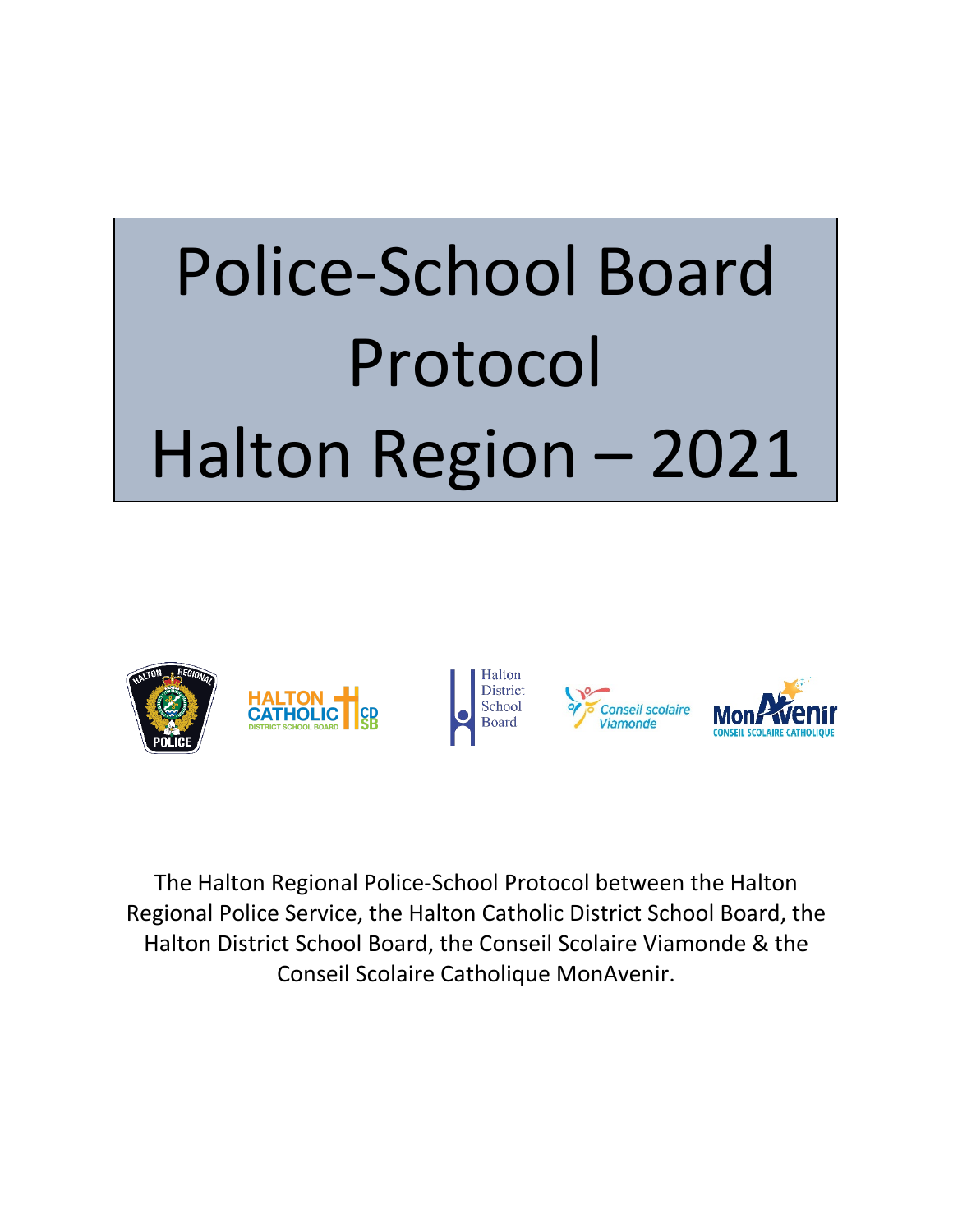*This document has been revised to reflect the 2015 Ministry updates regarding Bomb Threat Procedures, Lockdown procedure, mandatory Police reporting, and updates on threat awareness and management.* 

*The numbering sequence is similar to the Provincial Guideline document for future updates. It also reinforces the importance of implementing violence-prevention strategies to create and maintain safe and healthy schools.* 

*Through mutual respectful partnerships, joint goals and objectives can be achieved while sharing information judiciously with the goal of enhancing school and public safety.* 

*Source: Provincial Model for a Local Police/School Board Protocol – Ministry of Community Safety and Correctional Services September 2015*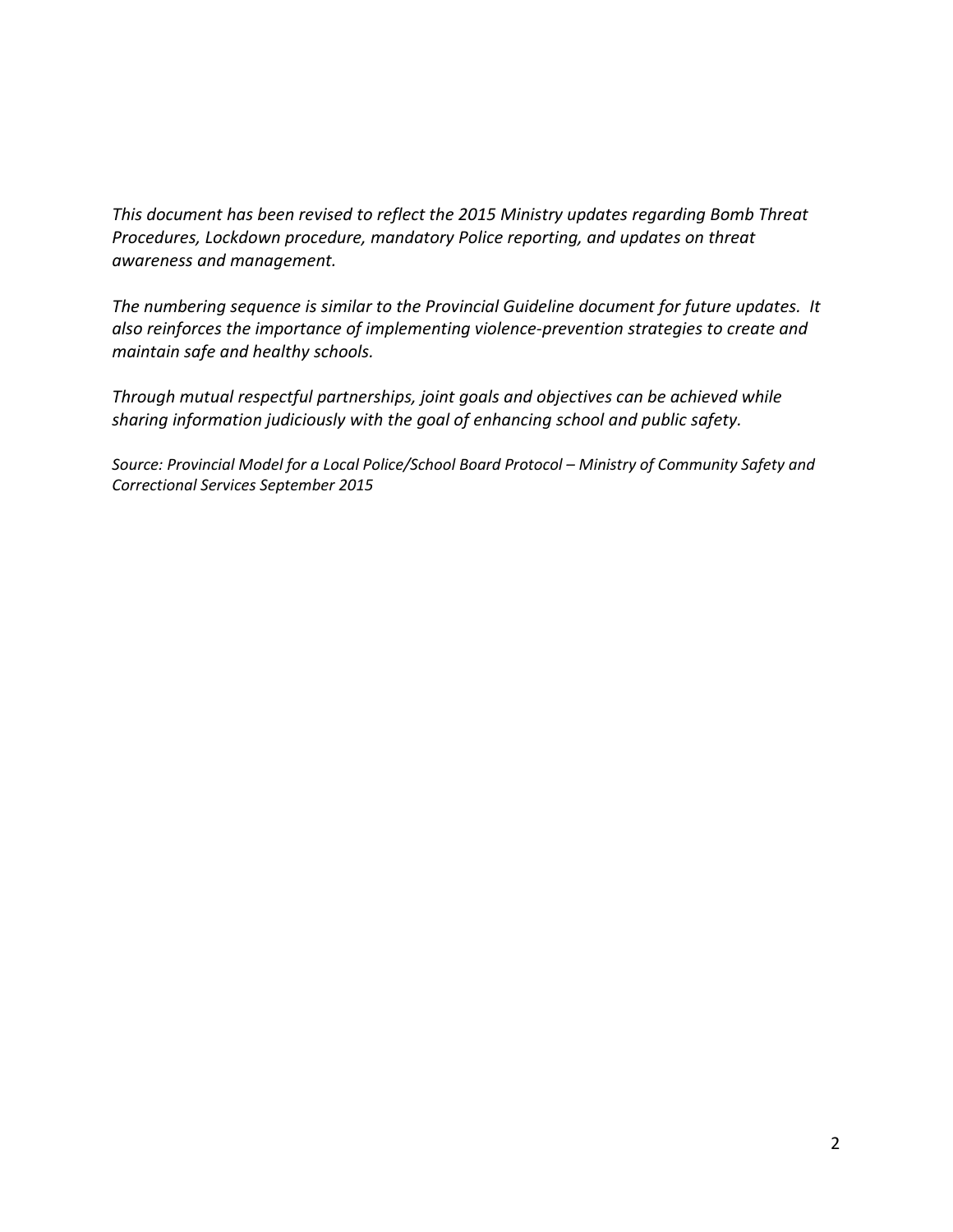# Signatories to the Protocol

Stuart Miller Director of Education Halton District School Board

Anthony Cordeiro Superintendent of Education – School Services Halton Catholic District School Board

ylva

Sylvie Longo Interim Director of Education Conseil Scolaire Viamonde

André Blais Director of Education Conseil Scolaire Catholique MonAvenir

Roger Wilkie Deputy Chief of Police Halton Regional Police Service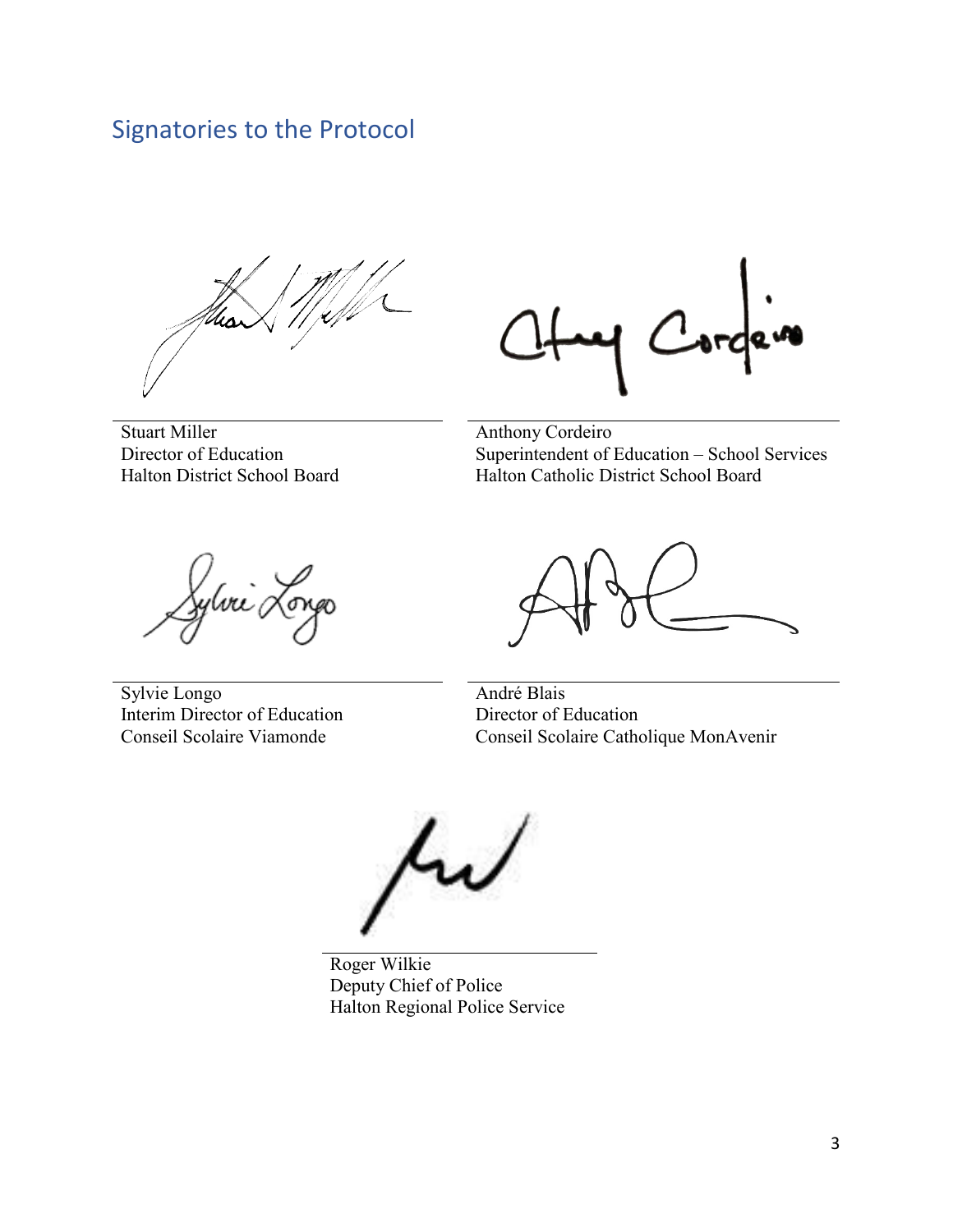# **Contents**

| 1. |                                                                                            |  |
|----|--------------------------------------------------------------------------------------------|--|
| 2. |                                                                                            |  |
| 3. |                                                                                            |  |
| 4. |                                                                                            |  |
| 5. |                                                                                            |  |
| 6. |                                                                                            |  |
| 7. |                                                                                            |  |
| 8. |                                                                                            |  |
|    | 8.1                                                                                        |  |
|    | 8.2                                                                                        |  |
|    | 8.3                                                                                        |  |
|    | 8.4                                                                                        |  |
| 9. |                                                                                            |  |
|    | 9.1                                                                                        |  |
|    | 9.2                                                                                        |  |
|    | Personal Information Protection and Electronic Documents Act 16<br>9.3                     |  |
|    | 9.4                                                                                        |  |
|    | 9.5                                                                                        |  |
|    | Children and Youth Unit, Ontario Ombudsman's Office (Ernest C. Drury School for the<br>9.6 |  |
|    |                                                                                            |  |
|    | 9.7                                                                                        |  |
|    | 9.8                                                                                        |  |
|    | 9.9                                                                                        |  |
|    |                                                                                            |  |
|    |                                                                                            |  |
|    |                                                                                            |  |
|    |                                                                                            |  |
|    |                                                                                            |  |
|    |                                                                                            |  |
|    |                                                                                            |  |
|    |                                                                                            |  |
|    |                                                                                            |  |
|    |                                                                                            |  |
|    |                                                                                            |  |
|    | 12.9 Arrest and/or Detention-Off School Property during School Hours 27                    |  |
|    |                                                                                            |  |
|    |                                                                                            |  |
|    |                                                                                            |  |
|    |                                                                                            |  |
|    |                                                                                            |  |
|    |                                                                                            |  |
|    |                                                                                            |  |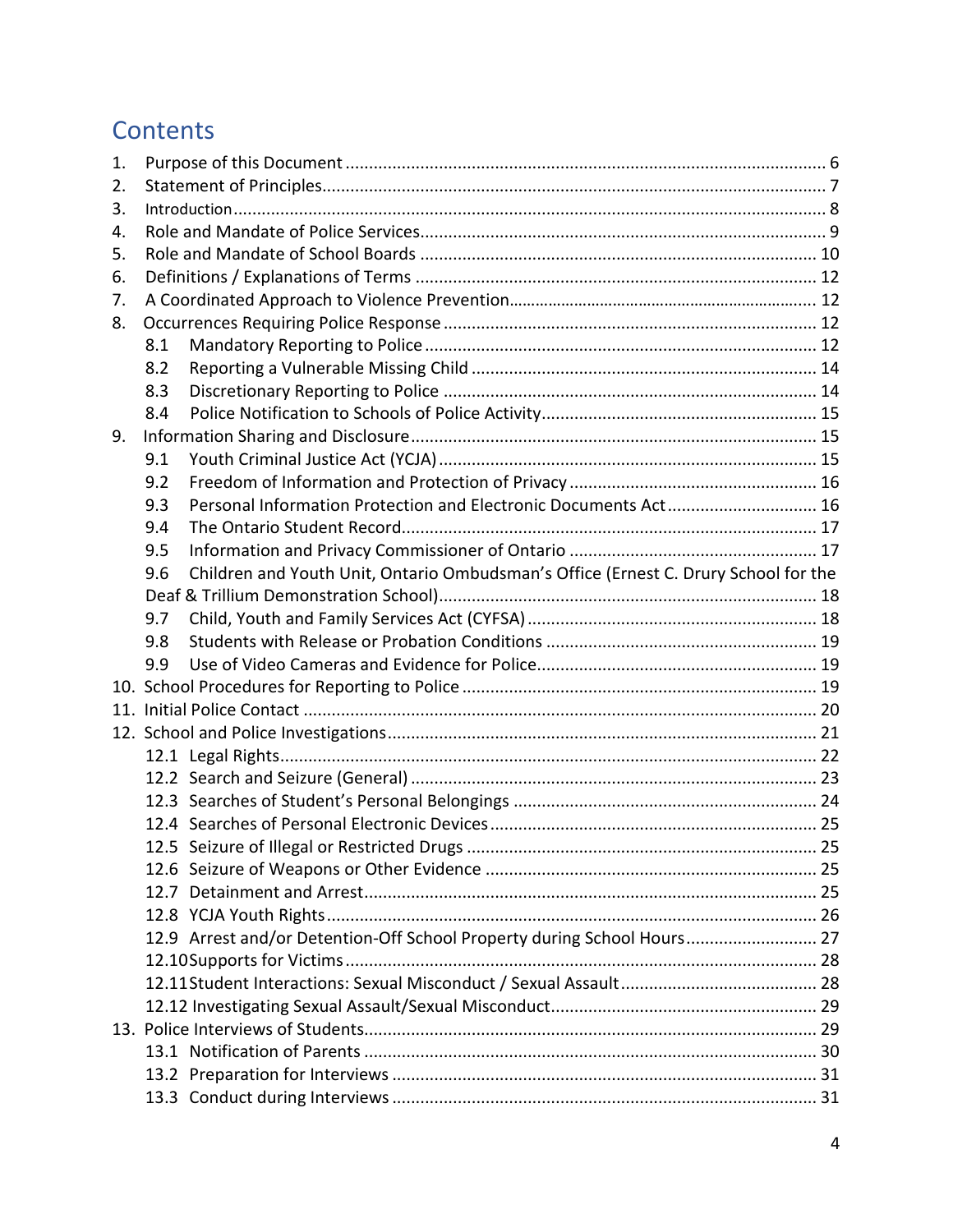| Appendix G - Guide for Officers re: Section 146 Youth Criminal Justice Act Statements  111 |  |  |
|--------------------------------------------------------------------------------------------|--|--|
|                                                                                            |  |  |
|                                                                                            |  |  |
|                                                                                            |  |  |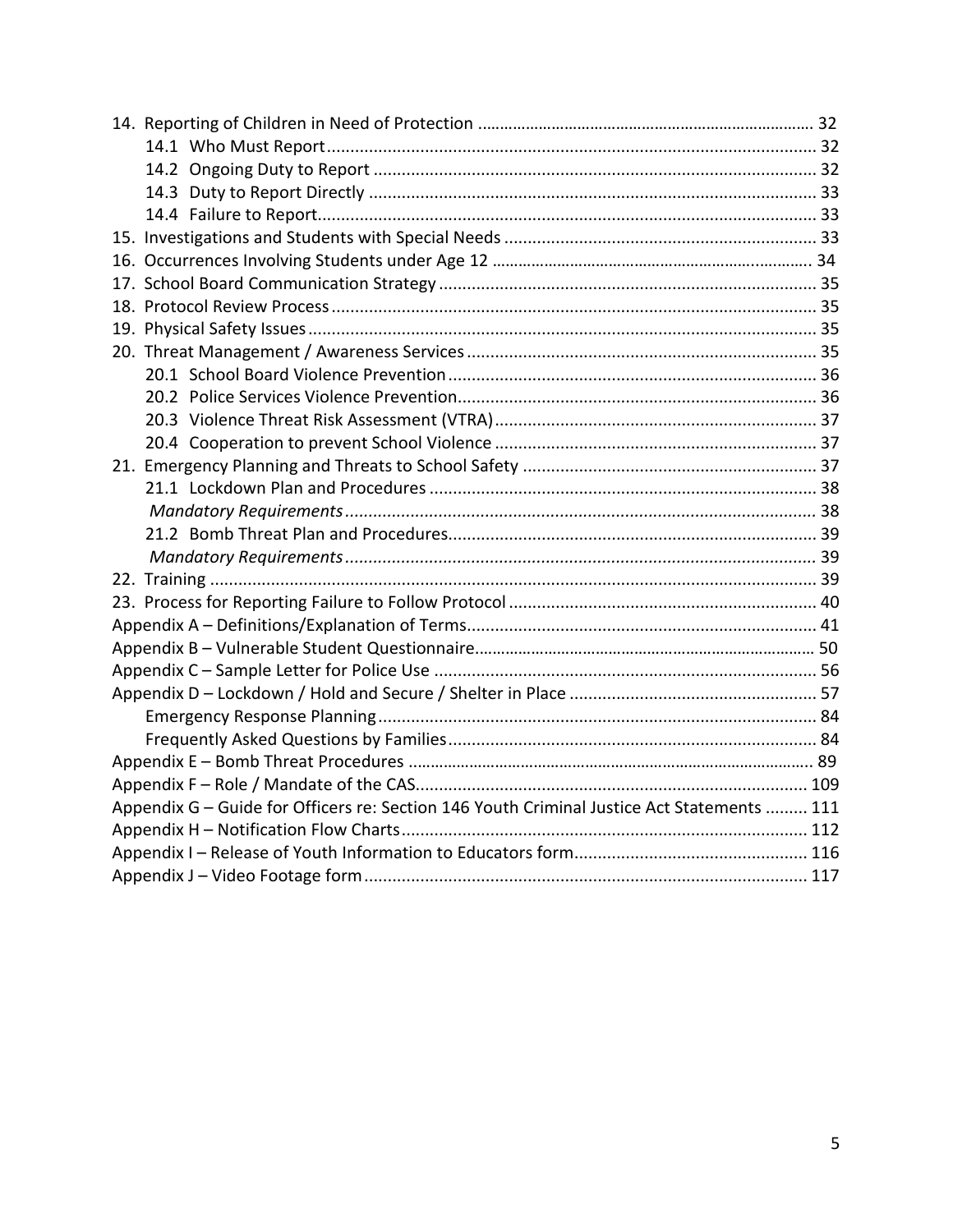# <span id="page-5-0"></span>1. Purpose of this Document

Safe, inclusive, and equitable school environments foster and support learning and the ongoing development of respect, responsibility, civility, and other positive behaviors and characteristics.

Police play a vital role in supporting and enhancing the efforts of schools, parents/guardians and other community partners to ensure that schools and their communities are safe places for all to learn, play and work. Police are essential partners in the prevention of crime and violence and in helping children and youth to stay safe.

In order to achieve this, the partners to this protocol recognize the importance of contributing to a school environment free of discrimination and harassment based on Ontario Human Rights Code protected grounds including, but not limited to race, ethnicity, religion and disability. Partners to this protocol commit to upholding the principles of the Ontario Human Rights Code and equity in all its practices.

Partners to this protocol also acknowledge the importance of building assets and relationships with our students. It is further understood that the more assets young people have, the less likely they are to engage in a wide range of high-risk behaviors, and the more likely they are to thrive. Safe, inclusive, and equitable school environments provide increased opportunities to support positive youth development.

This protocol enables Police and school board personnel to share a common understanding of each partner's roles and responsibilities, as well as agreed-upon procedures and clearly delineated decision-making authority. This understanding depends on the following elements:

- Opportunities for staff to acquire the knowledge, skills, and attitudes necessary to maintain a school environment in which conflict and differences can be addressed in a manner characterized by respect and unwavering commitment to human rights and equity
- An understanding of, and commitment to, human rights
- An understanding of anti-racism, anti-Black racism, and anti-Indigenous racism and disproportionate impact of surveillance on marginalized youth and families
- Implementation of strategies for the prevention of violent and/or antisocial behavior, and use of intervention and supports for those who are at risk of, or have already engaged in violent or antisocial behavior
- An effective and timely response to incidents when they occur one that respects the rights of victims and witnesses, as well as those of the alleged perpetrators.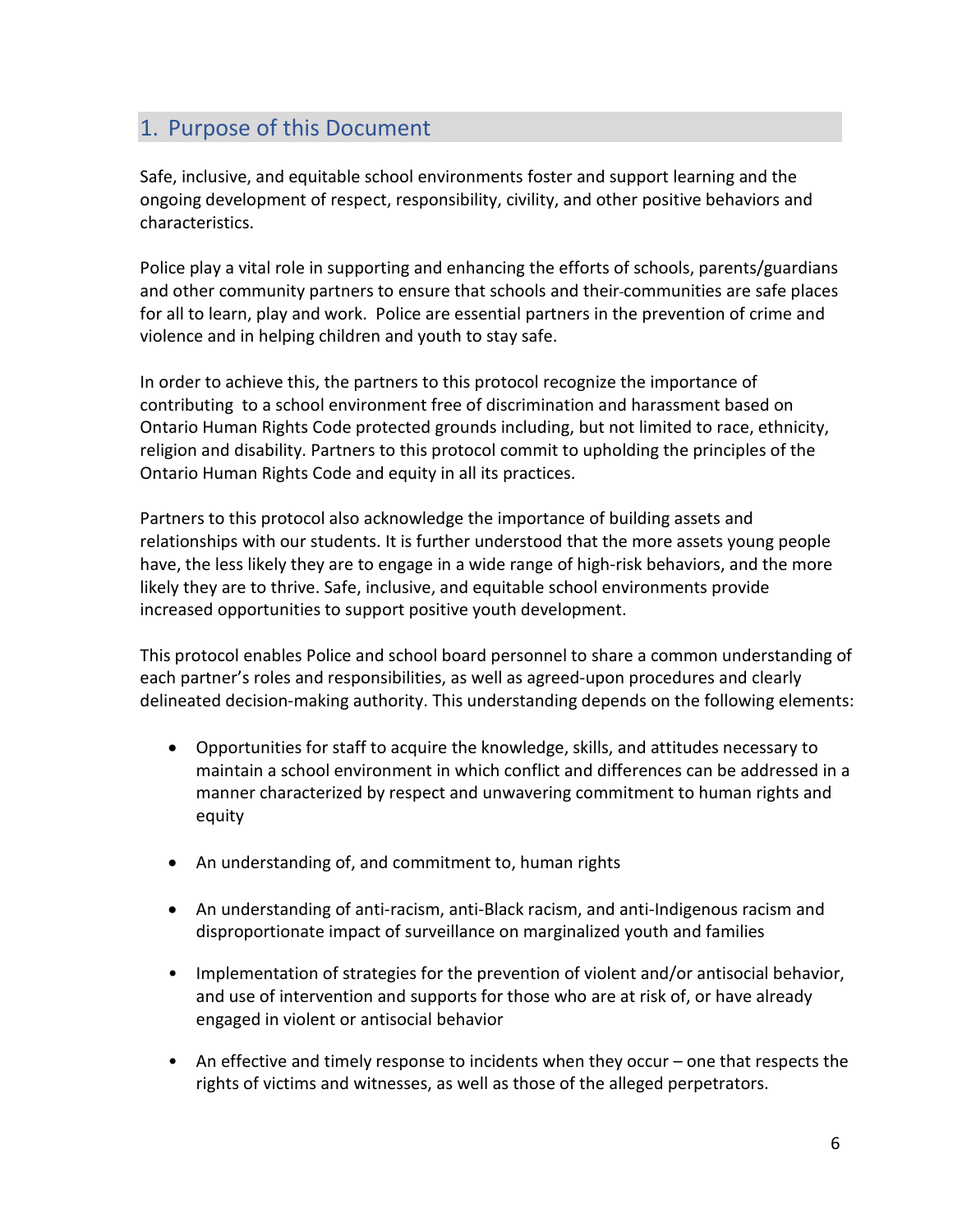This protocol includes the twenty-two elements and mandatory requirements as directed by the Ministry of Education and the Ministry of the Solicitor General

The following legislation has also been considered in the development of this protocol:

- *Canadian Charter of Rights and Freedoms*
- *Ontario Human Rights Code*
- *Municipal Freedom of Information and Protection of Privacy Act* (MFIPPA)
- *Freedom of Information and Protection of Privacy Act* (FIPPA)
- *Child, Youth and Family Services Act (CYFSA)*
- *Personal Health Information Protection Act, 2004*
- *Education Act*
- *Youth Criminal Justice Act*
- *Criminal Code*
- *Police Services Act*
- *Provincial Offences Act* (specifically Part VI, "Young Persons").
- *The Accepting Schools Act*
- *Progressive Discipline and Safety in Schools Act*
- *Ontario's Equity and Inclusive Education Strategy*
- *Victims Bill of Rights*
- *Occupational Health & Safety Act*
- *Fire Protection and Prevention Act*

# <span id="page-6-0"></span>2. Statement of Principles

- Safe, caring, inclusive, and equitable school environments foster and support learning, academic achievement, sense of belonging, and the ongoing development of respect, responsibility, civility, and other positive behaviors and characteristics
- Students, teachers, Principals/Vice-Principals, school support personnel, parents/ guardians, public health practitioners, Police and other members of the community play an essential role in the development and maintenance of safe, caring and equitable schools, and in the healthy development of all children and youth
- Police exercise a vital role in supporting and enhancing the efforts of schools and their communities to be safe places in which to learn, play and to work, and are essential partners in the prevention of crime and violence
- A common understanding of each partner's roles and responsibilities, as well as agreed-upon procedures and clearly delineated decision-making authority, is necessary for all parties to promote a culture of human rights and equity, respect,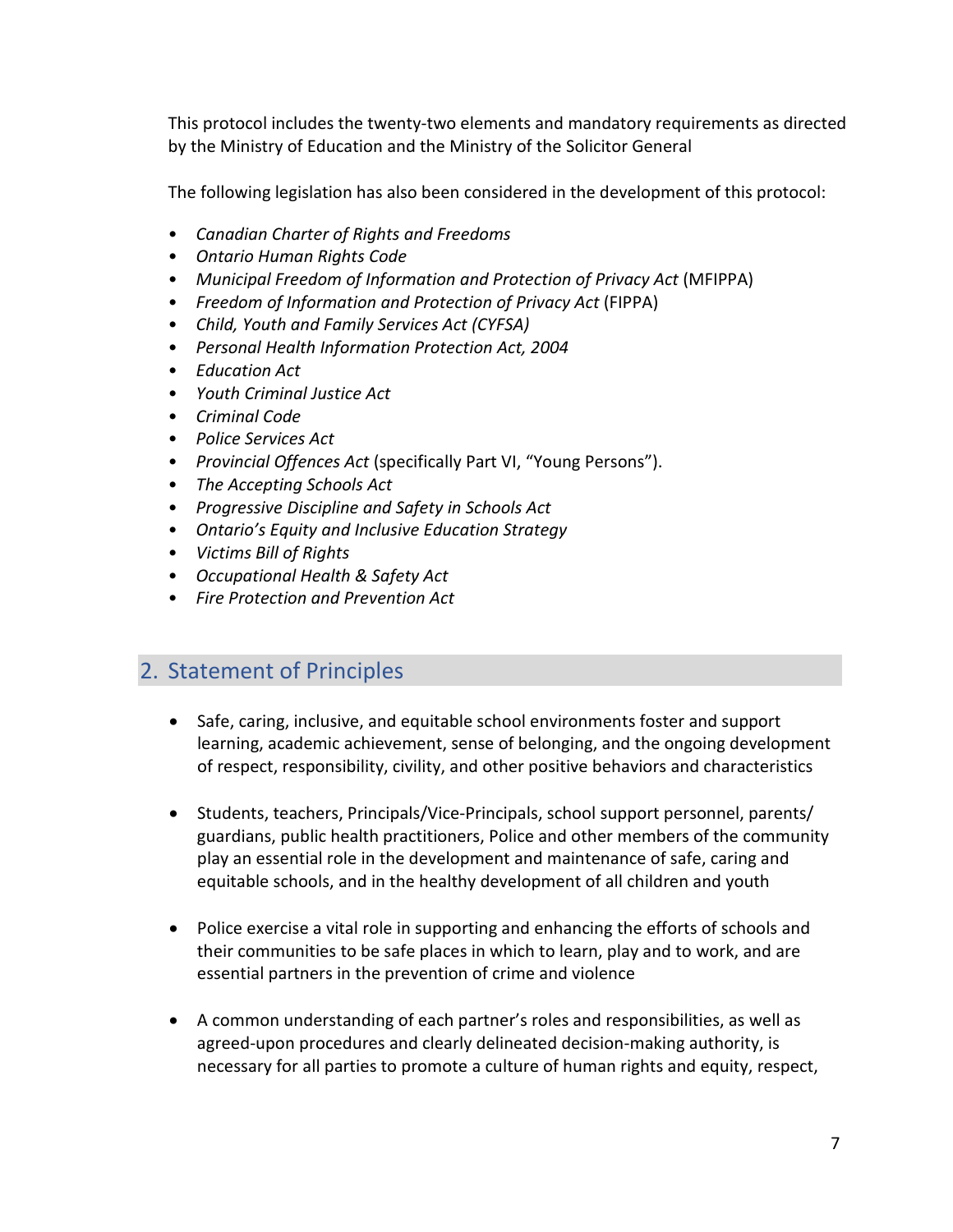and civility in the school environment. A shared understanding will ensure that the obligations and requirements of both the education and Police systems are met

- Sharing and disclosure of information when necessary for prevention of risk to the safety of the public must be in accordance with privacy laws, including the *Freedom of Information and Protection of Privacy Act* (FIPPA) and the *Municipal Freedom of Information and Protection of Privacy Act* (MFIPPA)
- All partners respect the fundamental rights of students, parents, teachers, staff and Police pertaining to disability, race, creed, ethnic origin, and other prohibited grounds of discrimination under the *Ontario Human Rights Code*
- All parties recognize the need to support both rights and responsibilities

# <span id="page-7-0"></span>3. Introduction

It is the policy direction of the Ministry of Education and the Ministry of the Solicitor General that school boards and Police services establish and follow a protocol for the investigation of schoolrelated occurrences.

This document has been prepared for the following reasons:

- to assist in the greater safety and protection of students, teachers, Principals/Vice-Principals, staff, parent(s)/guardian(s), and volunteers in schools
- to encourage constructive, ongoing, adaptive, and responsive partnerships between Police and the school community
- to promote joint consultation and partnerships between school boards and Police services on maintaining safe school environments
- to facilitate appropriate sharing and disclosure of information in accordance with privacy laws, including *Freedom of Information and Protection of Privacy Act* (FIPPA), and *Municipal Freedom of Information and Protection of Privacy Act* (MFIPPA)
- to ensure an equitable and consistent approach is followed in Halton school boards and schools, Halton Regional Police Service, and Halton Children's Aid Society
- to ensure that the obligations and requirements of the education system, Police system and Children's Aid Society are met
- to promote dialogue and the establishment of effective relationships between school boards, schools, Police and Children's Aid Society in Halton Region based on cooperation and shared understandings
- to address unique factors and/or considerations that may affect individual jurisdictions and to allow partners to negotiate service-delivery arrangements accordingly.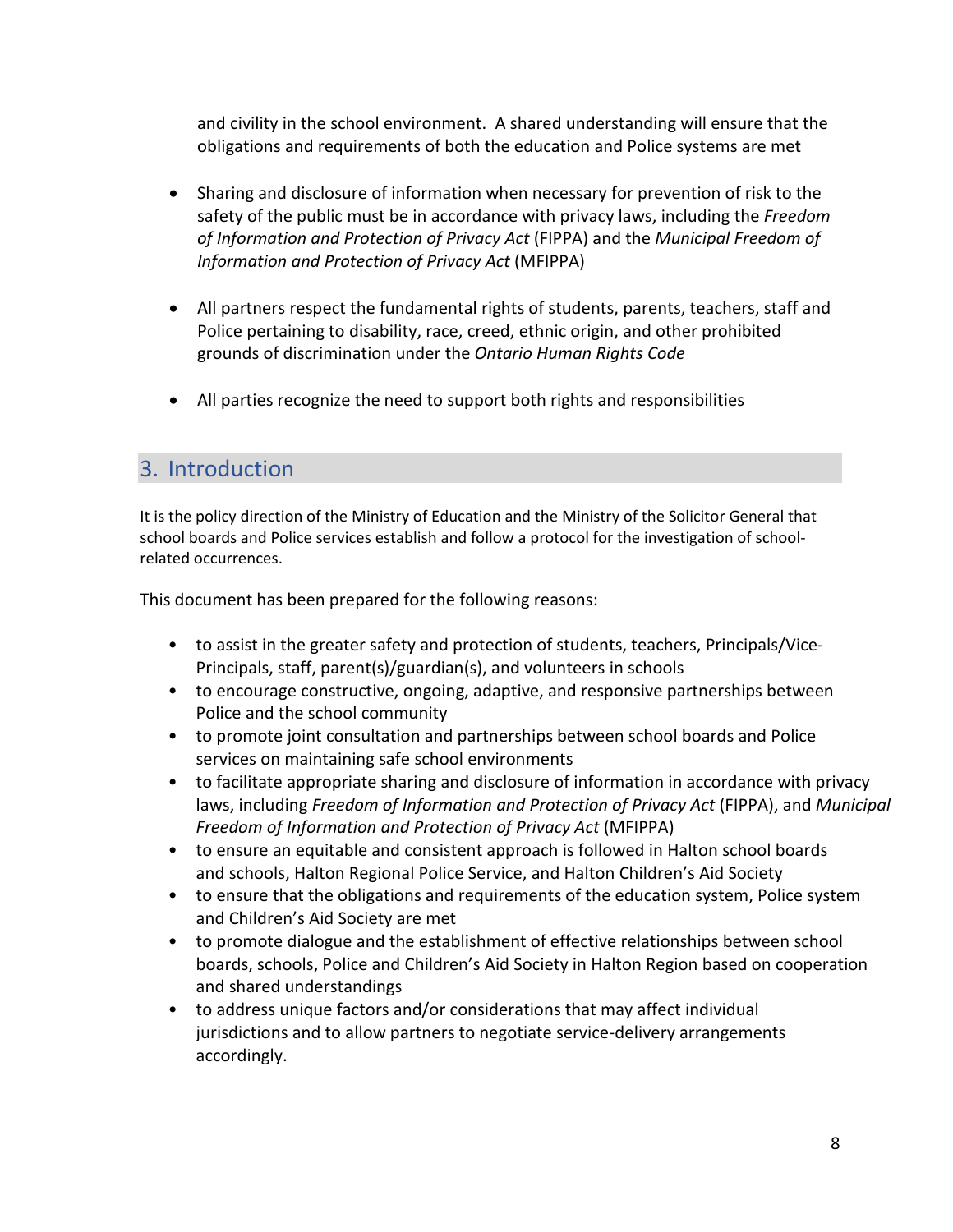This document includes common principles upon which all Police/school board protocols must be based, and includes the key elements such protocols must include, as per the direction of the Ministry of Education and the Ministry of the Solicitor General.

The 2021 edition of the Police – School Protocol includes the following updates:

- Administrative Procedures regarding bomb threats (Appendix E)
- Incorporates changes to the policy on lockdown procedures (Appendix D)
- Updated information on threat awareness/management
- Reflects an ever-increasing focus on the importance of implementing violence prevention strategies to create and maintain safe and healthy schools
- Establishes a 2-year Protocol review timeline in odd years
- Updated wording:
	- o Government, legislative references, links and definitions
	- o HRPS Unit identifiers & language (IPVU, Intimate Partner Violence)
	- o Corporate Communications, HRPS website & social media platforms
	- $\circ$  Bill C45/C46 Pertaining to marijuana & offences related to conveyances
- Mandatory vs Discretionary reporting to Police in reference to:
	- o Decriminalization of marijuana *in consultation with DMB*
	- $\circ$  Hate Crimes clarification of 'hate motivated behaviour' vs actions that arise out of immaturity, insensitivity or passing comments – *in consultation with the EDI Office*
- Introduction of the Ontario Ombudsman Office & related powers in relation to *Provincial and Demonstrations Schools* which includes the Ernest C. Drury School for the Deaf and Trillium Demonstration School (co-located in Milton), which replaces the now defunct Office of the Provincial Advocate for Children and Youth
- Clarified process re. requests via the 'Release of Youth Information to Educators' form (OPS-014C)
- Language that aligns with the parallel HRPS policies OPS-014 (Youth Crime) and CPO-037 (Lockdowns)
- Increased functionality of the embedded links & use of the document navigation tool bar

# <span id="page-8-0"></span>4. Role and Mandate of Police Services

In cases of exigent circumstances, Police will assume primary responsibility as may be necessary to ensure school safety.

Police services personnel are responsible for: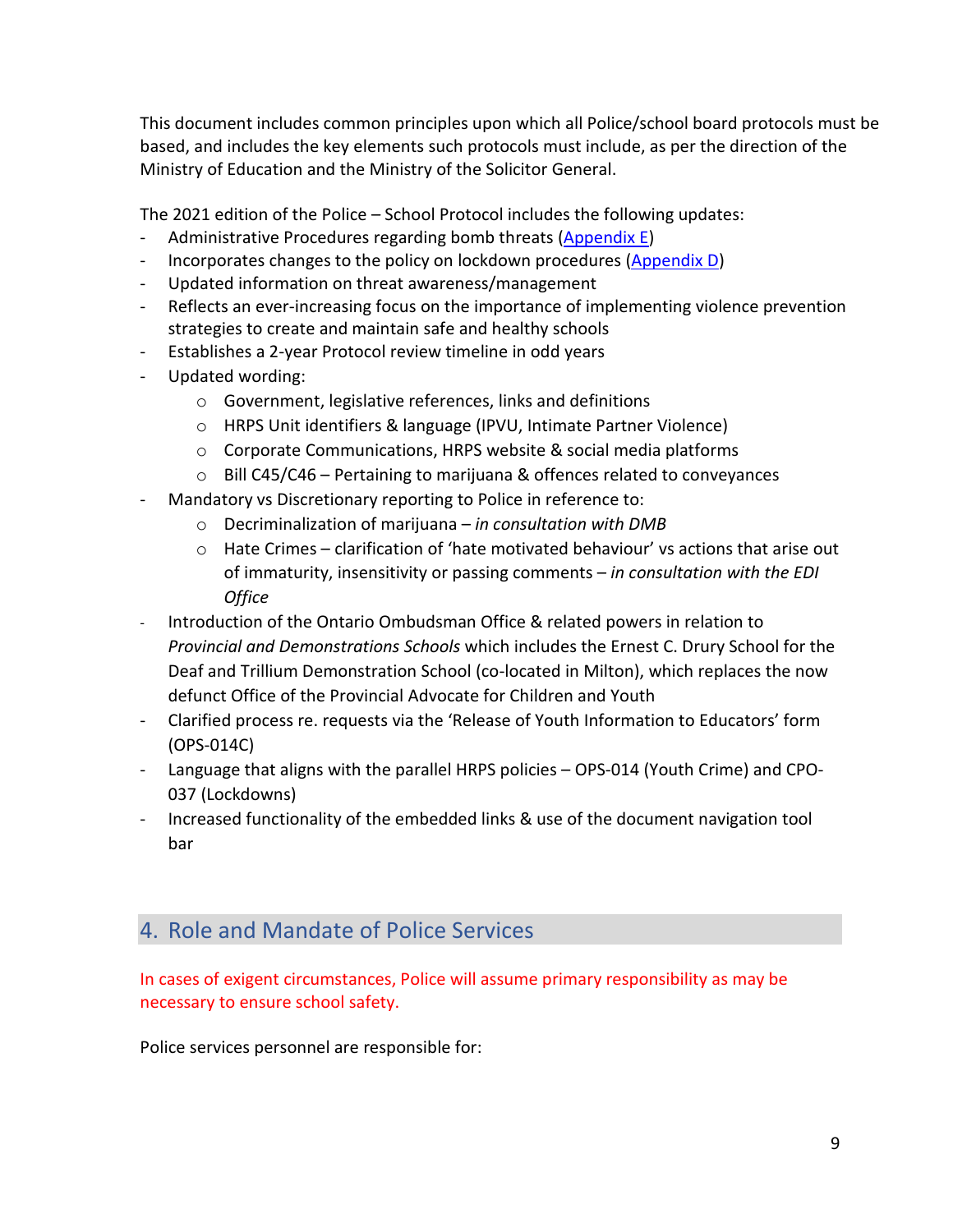- engaging and working proactively in partnership with school officials to ensure the effectiveness of this protocol
- protecting public safety and preventing crime
- enforcing the *Youth Criminal Justice Act*, the *Criminal Code*, and other federal, provincial, and municipal legislation and related regulations
- upholding the duties legislated under section 42 of the *Police Services Act*
- assisting victims of crime
- conducting Police and criminal investigations
- assisting in the development of young people's understanding of good citizenship
- promoting and fostering the prevention and reduction of crime or anti-social behavior, both against and committed by young people
- providing information on community safety issues
- develop opportunities to build positive relationships with youth
- working in partnership with other government and community-based organizations to support positive youth development.
- to ensure a consistent approach in the way in which Police respond to school related occurrences
- to facilitate appropriate and lawful sharing and disclosure of information
- to provide an effective and timely response to incidents when they occur that respects the rights of victims and witnesses

# <span id="page-9-0"></span>5. Role and Mandate of School Boards

#### In cases of exigent circumstances, the Police will assume primary responsibility as may be necessary to ensure school safety.

The Principal or designate will continue to have a role consistent with his or her statutory responsibility for the health and welfare of students and to maintain discipline in the school. In order to support safe, caring and secure schools, school boards, Principals, teachers, school staff and community partners shall:

- clearly explain the Board's Code of Conduct to the school community regarding discipline with respect to behaviors taking place at school and outside of school that have a *negative impact on school climate*
- engage and work proactively in partnership with Police officials to ensure the effectiveness of this protocol
- ensuring that all staff, including occasional, part-time, or itinerant teachers, have the means, training, and resources to implement the provisions of this protocol that may apply to them, including the ability to lock their classroom doors during a lockdown (see Appendix D)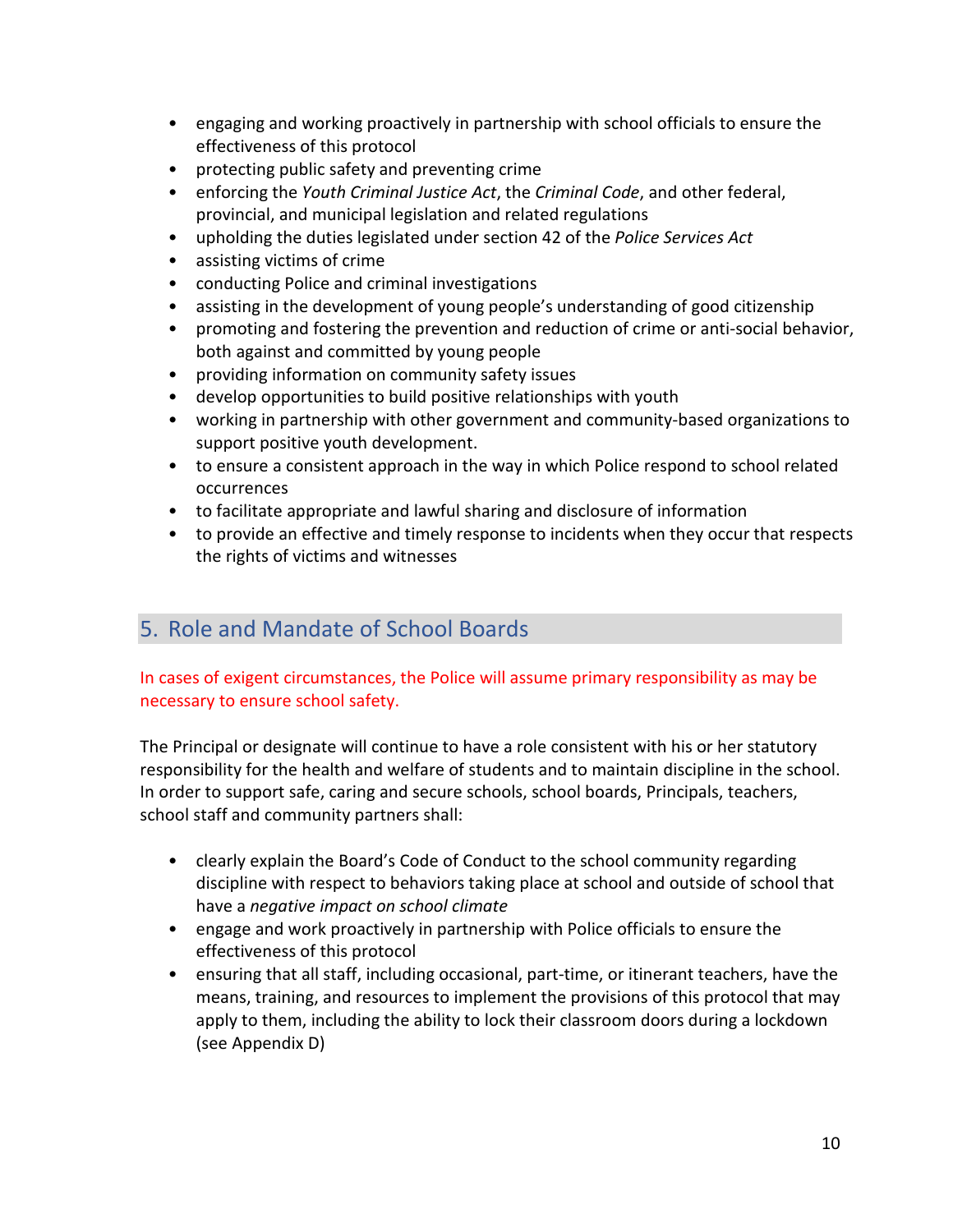- comply with the requirements related to the duties of Principals/Vice-Principals, teachers, all employees and transportation providers under the *Education Act* and regulations
- consider the roles and responsibilities of the Principal/Vice-Principal in conducting investigations of incidents for which *suspension* or *expulsion must* be considered under the *Education Act*, including the responsibility to take *mitigating and other factors* into account, as set out in Ontario Regulation 472/07, Behavior, Discipline and Safety of Pupils. Note that provincial schools must also take into account provisions for dismissals under *Regulation 296, Ontario Schools for the Blind and the Deaf*
- comply with the requirements legislated under the *Child, Youth and Family Services Act* (e.g. "duty to report")
- respect the Board's Code of Conduct, as required by the *Education Act*
- ensure that resources (e.g. on drug awareness, bullying prevention and intervention) are accessible to assist school staff in promoting a positive school environment with students and parents
- develop policies on how to respond to crises, including the development of a communications plan
- ensure that appropriate prevention and intervention strategies are available
- provide staff with opportunities to acquire the skills necessary to promote safe, caring, equitable, and inclusive school environment
- develop an effective mechanism to communicate this protocol to staff, students, parents, parent involvement committees (PICs), school councils, and Special Education Advisory Committees (SEACs)

There is a coordinated and multi-faceted approach on the part of schools, school boards and Police in an effort to promote positive behavior and prevent school violence. School boards and Principals/Vice-Principals will develop, promote, and maintain strong partnerships with Police and seek to benefit from their support in the implementation of the school's violence prevention policies, particularly where those policies pertain to addressing the risk factors associated with anti-social, gang-related or criminal behavior.

Schools will work in partnership with Police and other community agencies to develop frameworks and administer programs such as peer mediation, mentoring, drug awareness and education, conflict resolution, Crime Stoppers, bullying prevention and intervention, and restorative practice. In a co-operative relationship, Police will also offer support in a consulting role, to assist school personnel in determining appropriate action when dealing with violent behavior and Police investigations. Working from a crime prevention perspective, Police will play an important role in the school community, which presents extensive opportunities for employing the strategy of Community Safety and Well-being.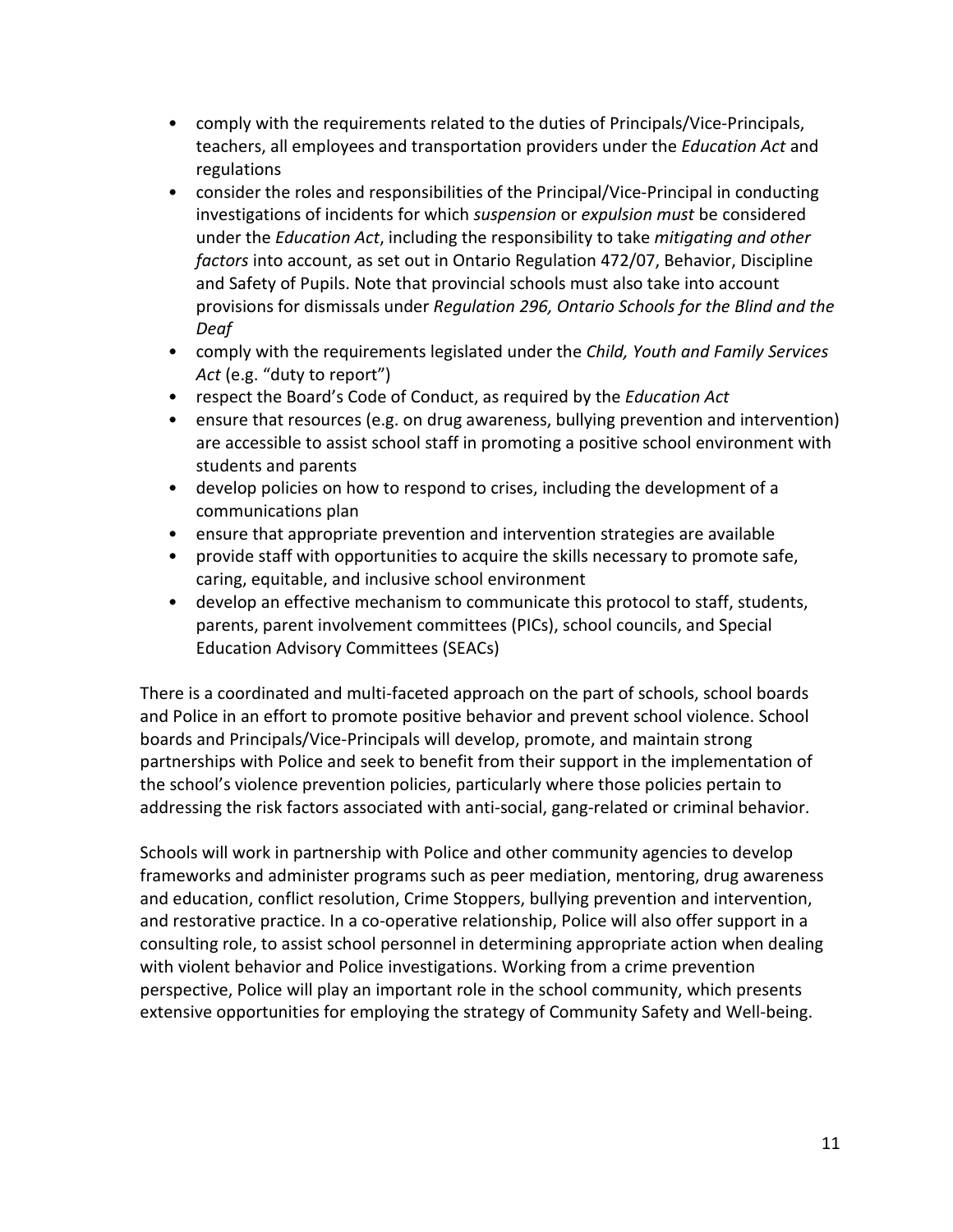# <span id="page-11-0"></span>6. Definitions / Explanations of Terms

A glossary of terms has been developed to create a common understanding. See Appendix A of this Protocol document.

# <span id="page-11-1"></span>7. A Coordinated Approach to Violence Prevention

- 7.1 The School Boards and the Police will implement a coordinated and multifaceted approach to promote positive behavior and prevent school violence. The Board's Safe Schools liaison representatives will take the lead in working with the Commander of the Regional Community Mobilization Bureau and other Community Mobilization Officers as required in establishing effective and efficient programs to prevent school violence.
- 7.2 School Board Superintendents, Principals, and Police liaison contacts shall maintain strong partnerships to seek mutual support in implementing violence prevention policies and strategies. These strategies should address the risk factors associated with anti-social, gang related and criminal behaviors.
- 7.3 Police will work in partnership with schools and other community-based service providers to administer various crime prevention programs including programs that focus on areas such as peer mediation or conflict resolution. School-based Crime Stoppers programs are also encouraged.
- 7.4 Aligning with the Community Safety and Well-being model, Police liaison officers need to work with school senior staff members (Principals and Vice-Principals) on preventing victimization and violence through social development.

# <span id="page-11-2"></span>8. Occurrences Requiring Police Response

#### <span id="page-11-3"></span>**8.1 Mandatory Reporting to Police**

All of the below occurrences must be reported through the Police Communication Centre at 905-825-4777 Ext 5125 or 911 for Emergency Response. Further, mandatory Police reporting does not mean that Police will lay charges in every situation.

The following occurrences and/or infractions require mandatory reporting to Police when such occurrences and/or infractions happen at school, during school-related activities in or outside the school, or in other circumstances if the incident has a negative impact on school climate *(but see also Section[s 15](#page-32-2) and [16\)](#page-33-0)*: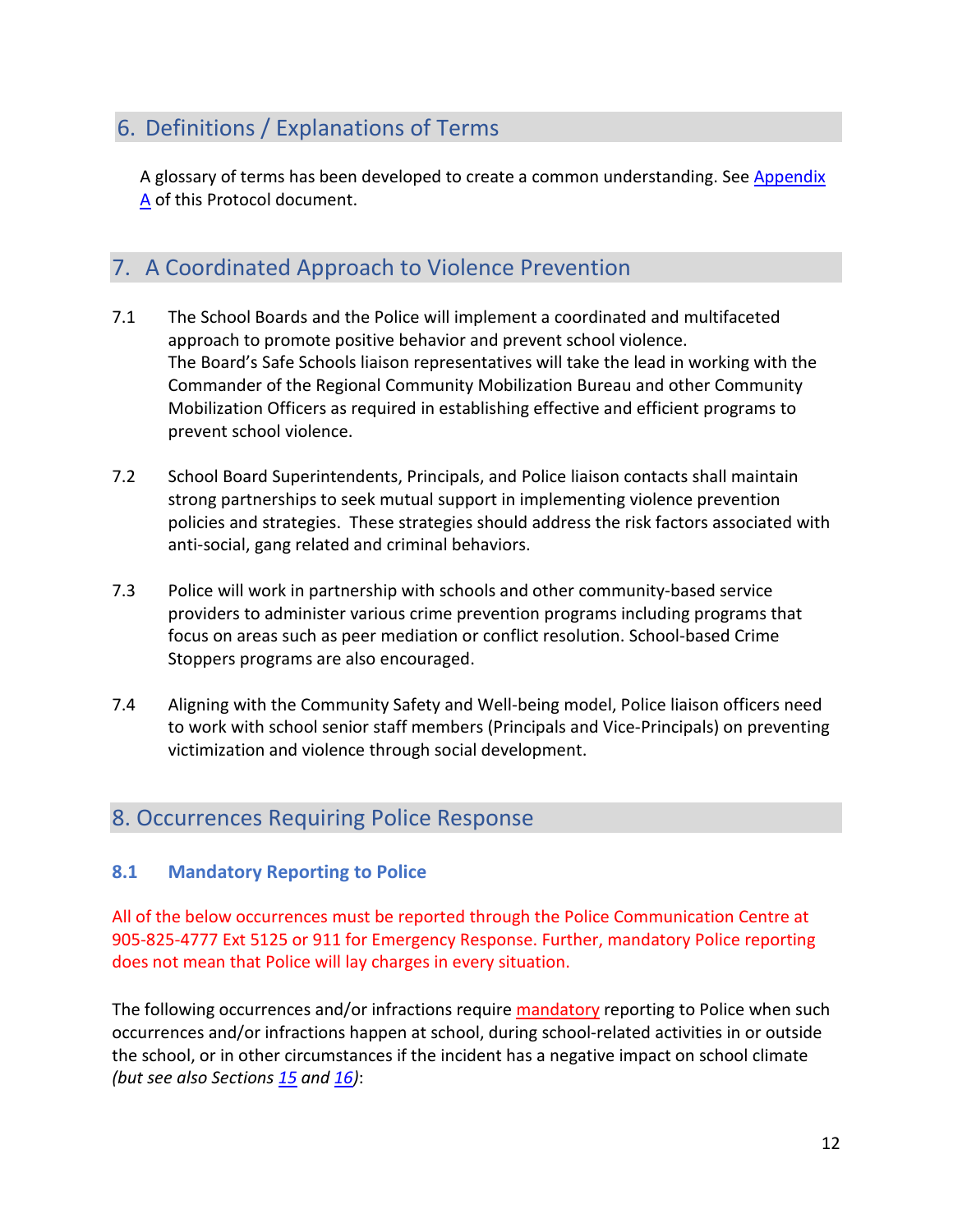- All deaths
- Threats to school safety (including bomb threats or threat of a violent incident)
- Possessing a weapon
- Using a weapon to cause or to threaten bodily harm to another person
- Committing physical assault on another person that causes bodily harm requiring treatment by a medical practitioner
- Committing sexual assault
- Relationship-based violence
- Trafficking in weapons or in illegal drugs
- Human trafficking
- Committing robbery
- Supplying or trafficking of any illegal drug, cannabis or alcohol by any student (under the age of 19)
- Possession of any illegal drug, cannabis (legal) in excess of 5 grams, or any substance which is not readily identifiable (Exception: cannabis in possession of authorized medical cannabis user) \*\*See definitions of illegal & legal drugs for additional information at Appendix A\*\*
- Criminal harassment
- Bullying and Cyber-Bullying (as defined by PPM 144 and local Board policies)
- Extremist behaviour
- Gang-related occurrences
- Extortion
- Possession of an explosive device (Fire Department also to be called by school staff)
- Arson (Fire Department also to be called by school staff)
- Reckless or dangerous use of a motor vehicle on school property
- Possession and electronic distribution of sexually explicit images of children (under the age of 18)
- Missing vulnerable child regardless of age, whose location is unknown, and where there is a degree of concern with regard to their safety or wellbeing
- Bomb Threats
- Non-consensual sharing of intimate images
- Uttering a threat to cause death and/or to inflict serious bodily harm on another person, including threats made on social networking sites, or through instant messaging, text messaging, e-mail, and so on. (Consider the nature of the threat as it may be related to one of the mandatory offences, and therefore, must be reported. Activation of the Halton Community VTRA Protocol is mandatory.)
- Hate motivated behavior or actions, including acts of violence, vandalism or damage that would generally constitute a criminal offence, *but not incidents attributed to behavior, immaturity, insensitivity or passing comments that are best addressed via education & school discipline*.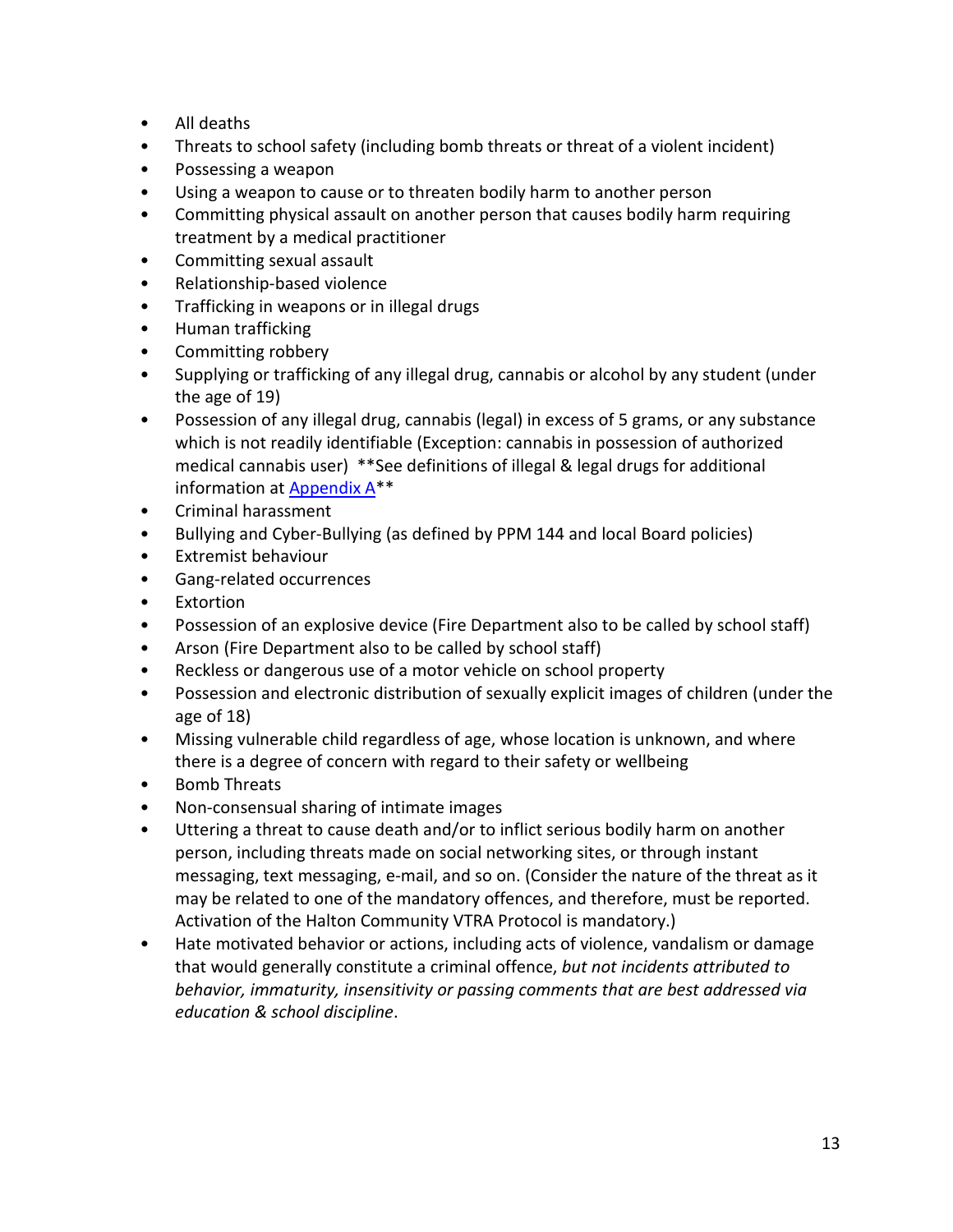## <span id="page-13-0"></span>**8.2 Reporting a Vulnerable Missing Child**

In all circumstances where a vulnerable child is discovered missing from school, the Police will be contacted immediately. The Principal or Vice-Principal shall assign a knowledgeable staff member the responsibility of completing the Missing Vulnerable Student questionnaire (See Appendix B of this Protocol Document) and providing Police with information about the missing child.

An electronic copy of the questionnaire is available to all partners. A physical description, clothing description, and a photograph (electronic if possible) are important to assist Police in seeking the support of the community and the media.

#### <span id="page-13-1"></span>**8.3 Discretionary Reporting to Police**

Police response may also be needed in connection with the following types of incidents (and see also Sections  $15$  and  $16$ ):

- Physical Assault
- Hate and/or bias-motivated occurrences based on a person's race, sex, age, colour, nationality, ethnic origin, language, religion, sexual orientation, mental or physical disability, etc.
- Committing an act of vandalism to school or school property (unless hate-related)
- Possession of alcohol
- Possession of cannabis in small quantities (5 grams or less) unless authorized medical cannabis user \*\*See definition of legal drugs for additional information at Appendix A\*\*
- Being under the influence of any drug or alcohol, unless authorized medical cannabis user. \*\*Consumption based concerns should be assessed based on items located in possession of student\*\*
- Trespassing incidents

Please note that the above occurrences must be reported through the Police Communication Centre at 905-825-4777 Ext 5125 or 911 for Emergency Response.

Principals/Vice-Principals shall consider mitigating and other factors when deciding whether to call Police in discretionary situations. It is expected that all other school-related occurrences not specified in the protocol will be dealt with by the Principal/Vice-Principal on a case-by-case basis and that Police will be notified at the Principal's/Vice-Principal's discretion.

Both the Police and school administration/school staff may be involved in Restorative Practices, as appropriate. It is vitally important that, when appropriate, Restorative Practices be considered in order to increase the likelihood of repairing the harm that has been caused.

When criminal charges are anticipated or laid, Restorative Practices will not occur without prior consultation with the investigating officer.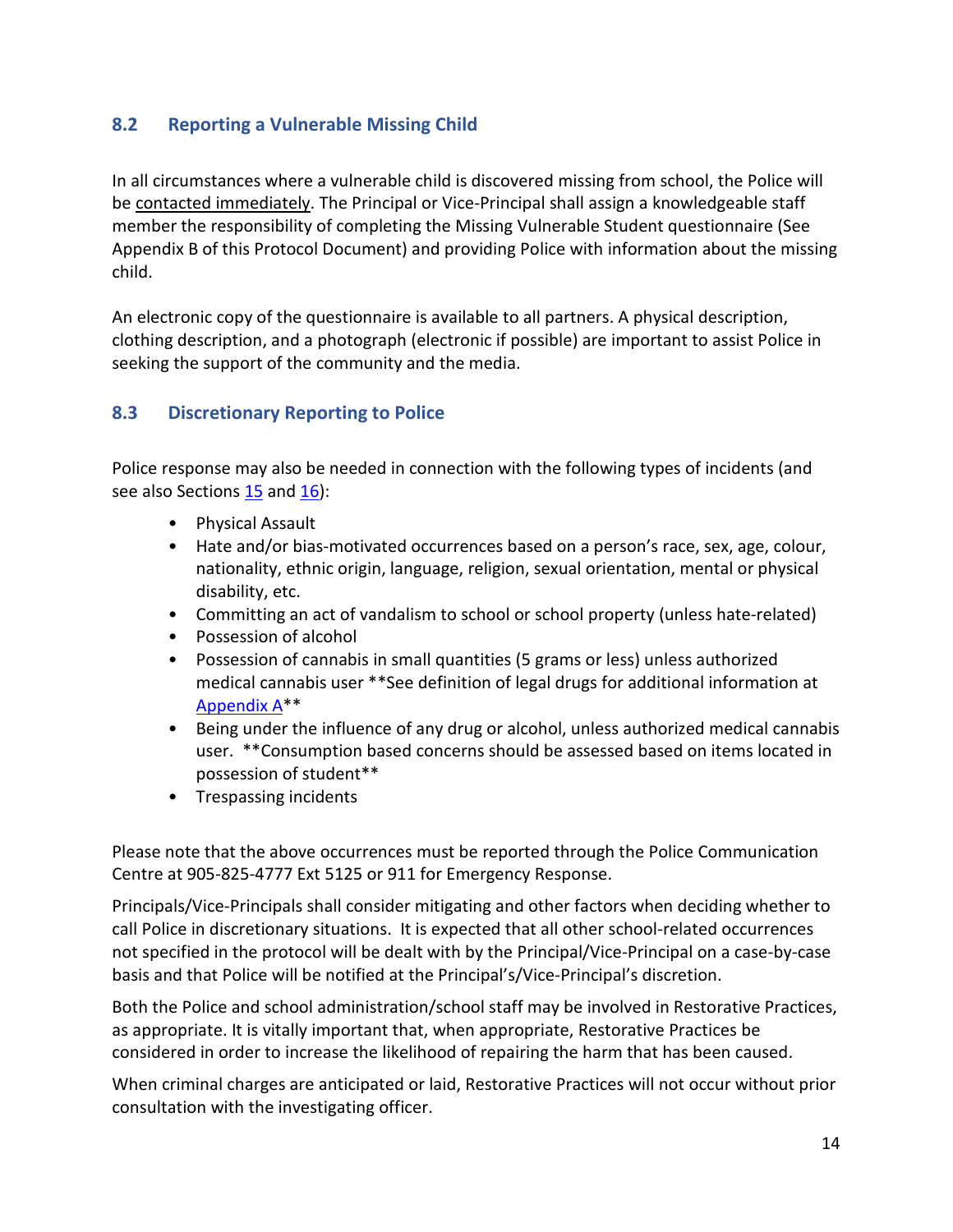### <span id="page-14-0"></span>**8.4 Police Notification to Schools of Police Activity**

All schools known to Police (including the respective Boards of Education Communications Office) shall receive all appropriate notifications involving Police activity in their area that may impact the safety and well-being of staff and students in their school's area.

It is the responsibility of all private schools to notify Police to ensure that they are known to Police and thereby able to receive this communication.

# <span id="page-14-1"></span>9. Information Sharing and Disclosure

A number of different statutes deal with information sharing and disclosure. These include federal legislation (the *Criminal Code*, the *Youth Criminal Justice Act*) and provincial legislation (the *Municipal Freedom of Information and Protection of Privacy Act*, the *Freedom of Information and Protection of Privacy Act*, the *Education Act*, and the *Child, Youth and Family Services Act*). In situations where federal and provincial laws are in conflict with each other, the federal law takes precedence.

Halton Region school boards, police service, mental health agencies, Youth Justice Services, and other youth-focused agencies work together to facilitate timely intervention in situations where a threat has been made or an individual is engaging in worrisome behavior. To facilitate the sharing of information and ensure compliance with freedom of information legislation, school boards' notices of the collection of personal information should indicate that disclosure may occur for purposes of law enforcement, health, safety or discipline.

#### <span id="page-14-2"></span>**9.1 Youth Criminal Justice Act (YCJA)**

The YCJA sets out the procedural requirements for dealing with young persons charged with offences (refer to Part 6 (ss. 110 to 129) of the YCJA "Publication, Records and Information").

There may be occasions when it is necessary for Police to share confidential information with school officials. Section 119 of the YCJA provides the circumstances under which confidential information may be shared.

The following subsections of Part 6 are of particular relevance for Police/School board protocols:

• Subsection 110(1), which states that no person shall publish the name of the young person or any information that would identify the young person as a young person dealt with under the YCJA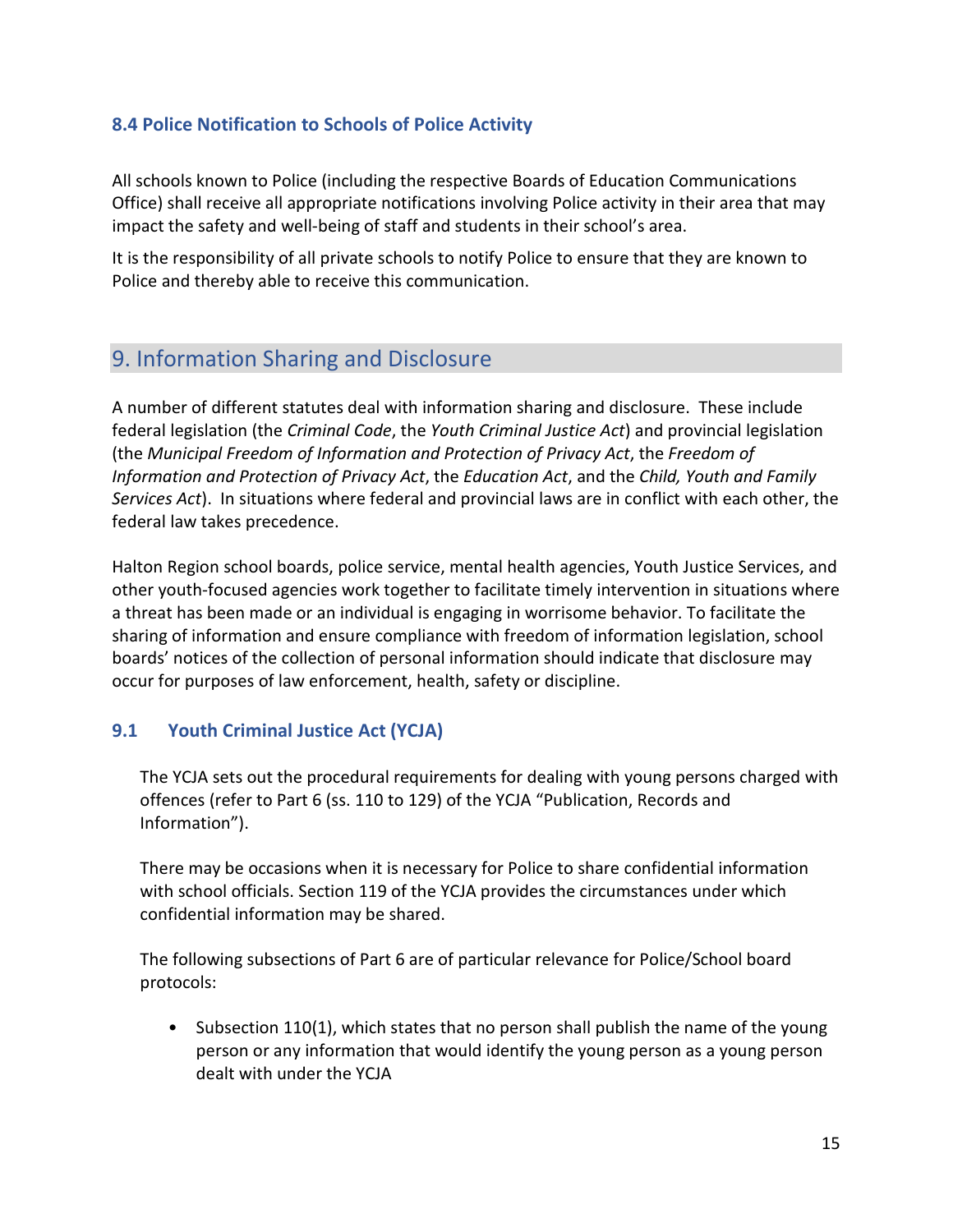- subsection 111(1), which states that, "No person shall publish the name of a child or young person, or any other information related to a child or a young person, if it would identify the child or young person as having been a victim of, or as having appeared as a witness in connection with, an offence committed or alleged to have been committed by a young person"
- subsection 118, which states that no person shall be given access to a record and no information in the record shall be given to any person, where to do so would identify the young person as being dealt with under the YCJA;
- subsection 125(1), which states that "[a] peace officer may disclose to any person any information in a record kept under section 114 (court records) or 115 (Police records) that it is necessary to disclose in the conduct of the investigation of an offence";
- Subsection 125(6), which permits a provincial director, youth worker, peace officer, or any other person engaged in the provision of services to young persons to disclose to a representative of a school board or school any information kept in a record under sections 114 to 116 of the YCJA If the disclosure is necessary:
	- To ensure compliance by the young person with an authorization under section 91 or an order of the youth justice court;
	- to ensure the safety of staff, students, or other persons; or
	- to facilitate the rehabilitation of the young person.

## <span id="page-15-0"></span>**9.2 Freedom of Information and Protection of Privacy**

These pieces of legislation regulate the collection and disclosure of personal information that is not related to the YCJA Subsection 32(g) of M.F.I.P.P.A. and subsection 42(g) of FIPPA expressly permit a school board or provincial school to disclose confidential information to the Police to aid in an investigation undertaken with a view to where a law enforcement proceeding is likely to result.

#### <span id="page-15-1"></span>**9.3 Personal Information Protection and Electronic Documents Act**

Under federal legislation, i.e. clauses 7(3) (c) and (c.1) of the *Personal Information Protection and Electronic Documents Act* (PIPEDA), personal information can be disclosed without knowledge or consent if the disclosure is:

- required to comply with a subpoena or warrant issued or an order made by a court, person or body with jurisdiction to compel the production of information, or to comply with rules of court relating to the production of records;
- made to a government institution or part of a government institution that has made a request for the information, identified its lawful authority to obtain the information and indicated that:
	- (i) it suspects that the information relates to national security, the defense of Canada or the conduct of international affairs,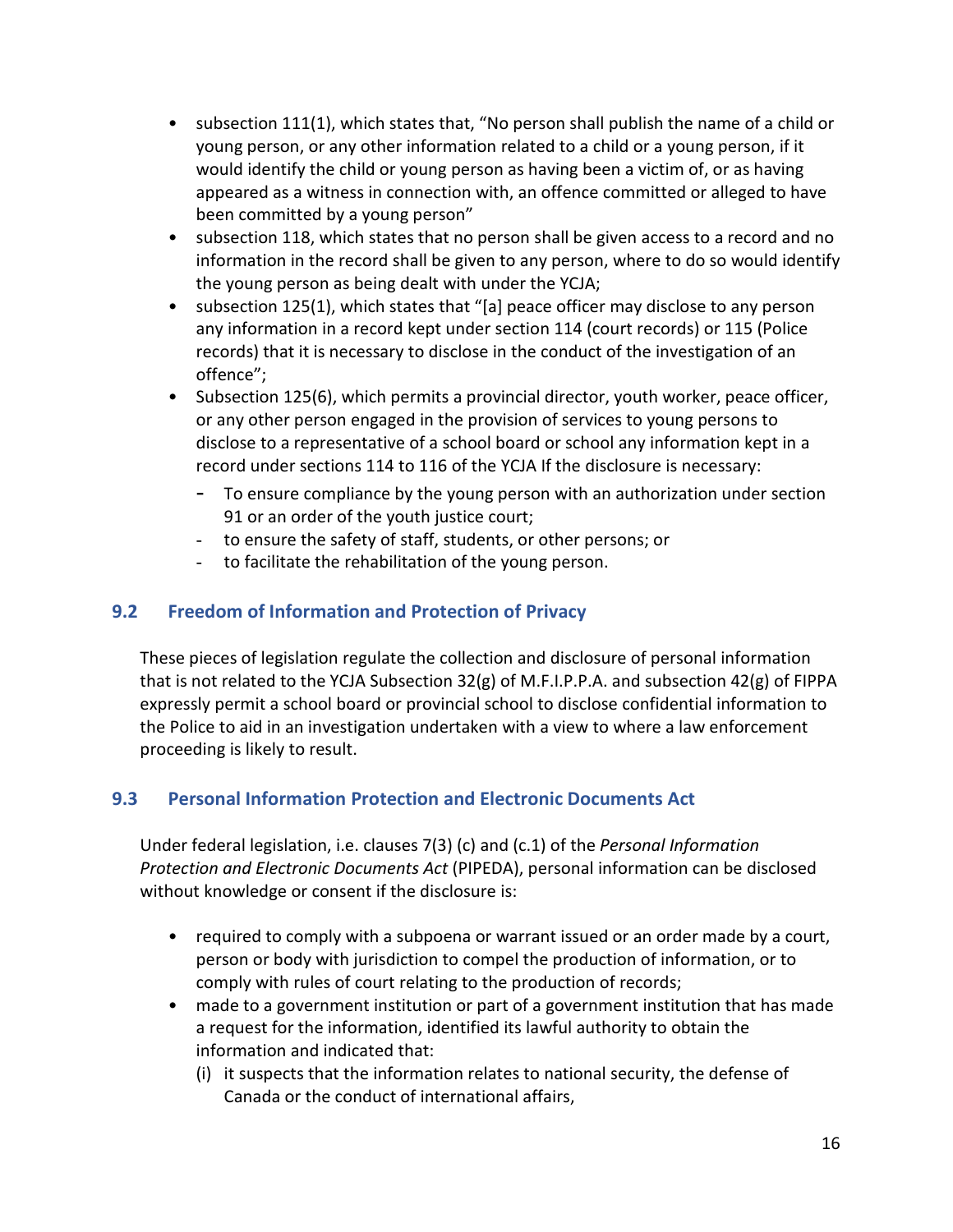- (ii) the disclosure is requested for the purpose of enforcing any law of Canada, a province or a foreign jurisdiction, carrying out an investigation relating to the enforcement of any such law or gathering intelligence for the purpose of enforcing any such law, or
- (iii) the disclosure is requested for the purpose of administering any law of Canada or a province.

Note that the above legislative sections extend to personal information in a student's Ontario Student Record. For further details, refer to section 4 of the *Ontario Student Record Guideline* available on-line at:

<http://www.edu.gov.on.ca/eng/document/curricul/osr/osr.html>

#### <span id="page-16-0"></span>**9.4 The Ontario Student Record**

The Ontario Student Record (OSR) is privileged information and for the use of supervisory officers, the Principal/Vice-Principal and teachers of a school for the improvement of instruction of a student. Disclosure of its contents to the Police may be made in the following circumstances: (i) with the written permission of the parent or guardian of the student; (ii) where the student is an adult, with the written permission of the student; (iii) through a search warrant requiring the surrender of an OSR to the Police or through a subpoena or appropriate court order.

Further information regarding the release of students' personal information can be found in the Office of the Information and Privacy Commissioner's *Guide to Ontario Legislation Covering the Release of Students' Personal Information*.

**In exigent circumstances, the Police can access a student's OSR without a warrant, under section 487.11 of the** *Criminal Code.* **Privacy laws permit the disclosure of personal information in compelling circumstances. Examples cited include, but are not limited to, concerns arising about a possible suicide attempt; concerns about a student's mental state and the possible risk of significant harm to the public; and concerns that a student may harm themselves or others.** 

#### <span id="page-16-1"></span>**9.5 Information and Privacy Commissioner of Ontario**

Some useful resources for school Principals include:

Privacy and Access to Information in Ontario Schools, A Guide for Educators: [https://www.ipc.on.ca/wp-content/uploads/2019/01/fs-edu-privacy\\_access-guide-for](https://www.ipc.on.ca/wp-content/uploads/2019/01/fs-edu-privacy_access-guide-for-educators.pdf)[educators.pdf](https://www.ipc.on.ca/wp-content/uploads/2019/01/fs-edu-privacy_access-guide-for-educators.pdf)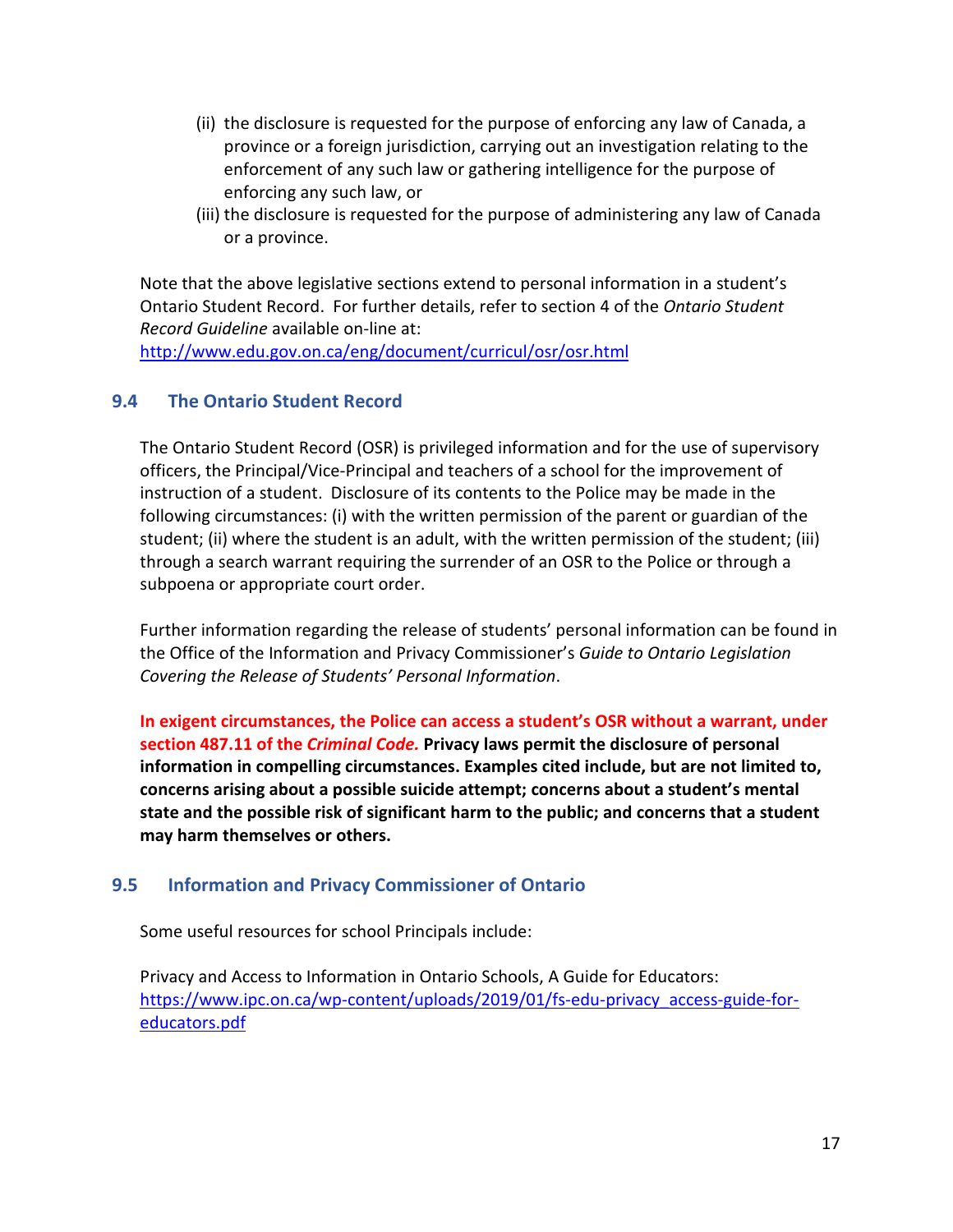## <span id="page-17-0"></span>**9.6 Children and Youth Unit, Ontario Ombudsman's Office (Ernest C. Drury School for the Deaf & Trillium Demonstration School)**

In 2018, the Ontario Ombudsman assumed certain responsibilities of the now defunct Office for the Provincial Advocate for Children and Youth related to pupils of Provincial and Demonstration Schools.

The Ontario Ombudsman is appointed under the *Ombudsman Act* as an independent and impartial Officer of the Ontario Legislature, with jurisdiction over 1,000 public sector bodies including ministries, agencies, commissions, municipalities, and school boards. The Ombudsman's role is to review and investigate complaints about government services.

The Children and Youth Unit of the Ombudsman has the authority to handle complaints and conduct investigations into any matter concerning a child or young person with respect to services provided by **children's aid societies**, residential licensees such as **foster homes** and **group homes**, **youth justice facilities** and **secure treatment programs**.

*Service providers, families, and community members may also contact the Ombudsman with complaints about ODSP, OSAP, OHIP, Ontario Works, Service Ontario, the Provincial and Demonstration Schools, and French Language Services.*

Contact Information Ombudsman Office Mainline: 416 586- 3300 or 1800 263 1830 Email: [info@ombudsman.on.ca](mailto:info@ombudsman.on.ca) TTY: 1 866 411 4211 Ombudsman Ontario Child and Youth Unit: 416 325 5669 or 1 800 263 2841 Email [cy-ej@ombudsman.on.ca](mailto:cy-ej@ombudsman.on.ca) Website:<https://www.ombudsman.on.ca/home>

#### <span id="page-17-1"></span>**9.7 Child, Youth and Family Services Act (CYFSA)**

All school personnel and Police are required and have an ongoing duty to report children who are suspected to be in need of protection to the Children's Aid Society (CAS) as per board guidelines as directed by subsection 125(1) of the *CYFSA*.

This provision applies as well to information that is confidential or privileged (except under solicitor/client privilege) and there is no liability against a person who reports unless the reporting was done maliciously or without reasonable grounds.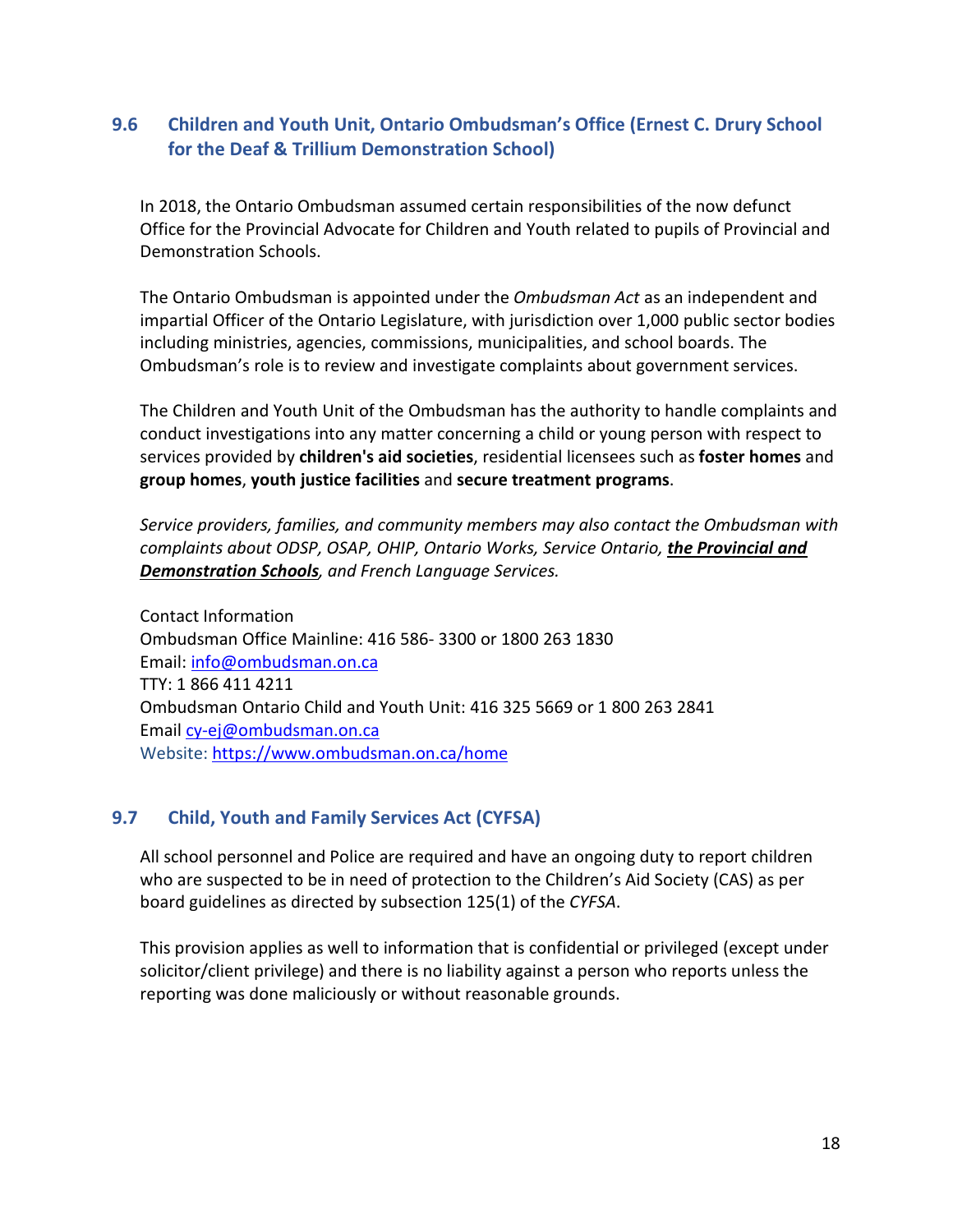#### <span id="page-18-0"></span>**9.8 Students with Release or Probation Conditions**

**In cases of students who are registered at a school that are on probation, or who have been released from Police custody or released on bail with conditions that are relevant to the school environment, school Principals shall be informed of such conditions especially as they relate to the potential safety of staff and students. This includes school attendance and orders to "not associate" with certain students at the school.**

All student release / probation requests received by HRPS, or generated by HRPS shall be routed to the District CMB Sergeant for vetting, to ensure policy compliance & to complete the 'Release of Youth Information to Educators' form (ref form HRPS OPS-014C) attached at Appendix I. The form will be signed and sent electronically to the RCMB Staff Sergeant for approval & sharing with the appropriate Safe Schools Principal.

Note: The sharing of information with school boards is not the responsibility of school liaison officers. Any concerns or complaints regarding this direction shall be reported to the RCMB Staff Sergeant.

#### <span id="page-18-1"></span>**9.9 Use of Video Cameras and Evidence for Police**

**The Halton Regional Police Service shall use a standardized form approved by the Board(s) to obtain video evidence for each occurrence. The form will be completed and sent to each respective Board's Information Officer or other designated authority.**

The video footage form is located at **Appendix J** 

**Note that in exigent circumstances, School staff may provide copies of video images to Police. Exigent circumstances include but are not limited to missing vulnerable students and situations involving the threat of violence.**

# <span id="page-18-2"></span>10. School Procedures for Reporting to Police

# In emergency circumstances, reporting to Police shall be done via **\*\* 9-1-1 \*\***

In non-emergency situations that require Police involvement, school staff should report the matter to the school Principal/Vice-Principal, who will initiate Police contact.

The following telephone numbers are available for non-emergency situations:

• **Halton Regional Police (905) 825-4777 Ext. 5155 (905) 878-5511 TTY 1-800-990-8199**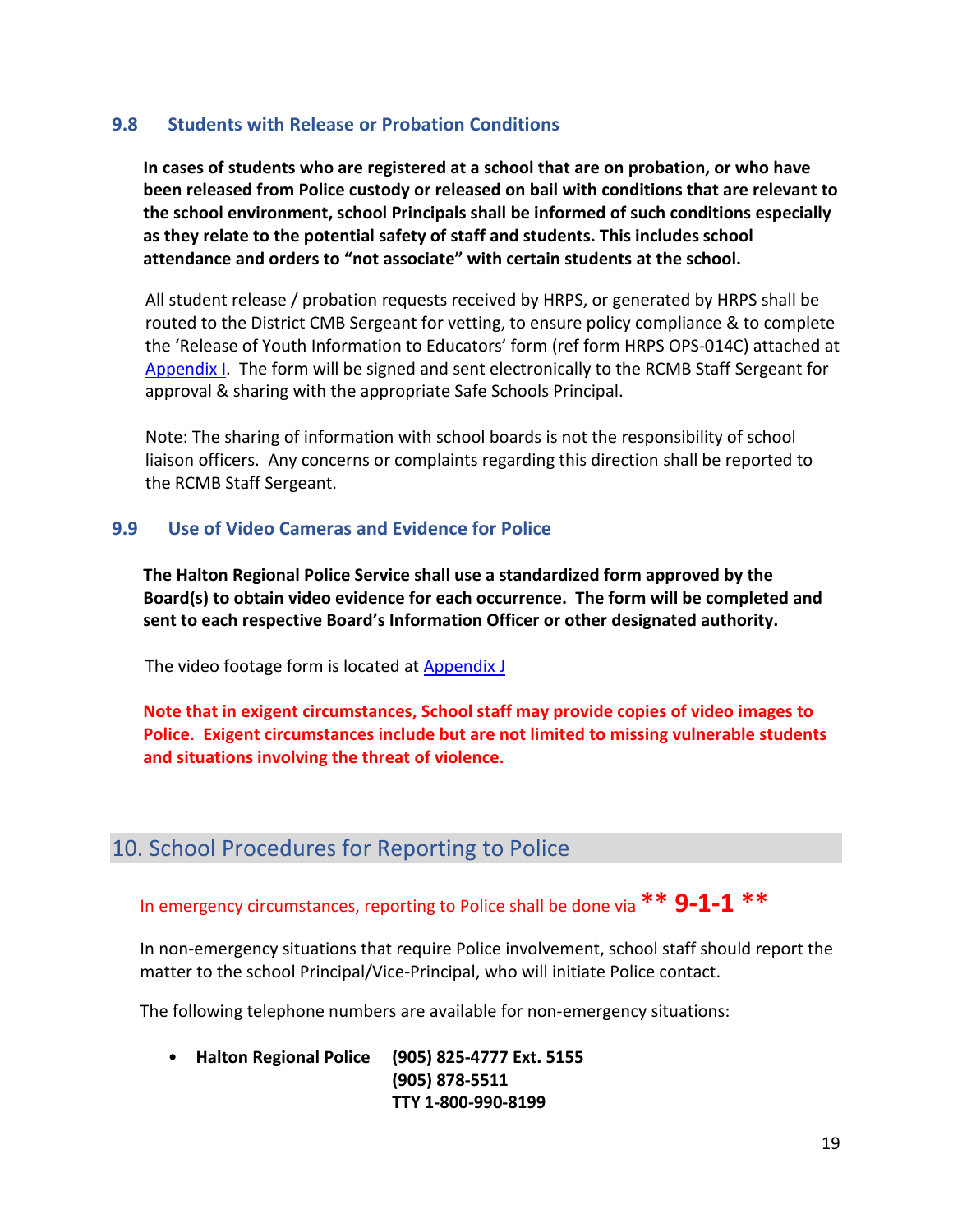Note: Although some school staff members have more direct methods of communicating with School Liaison Officers (texting, etc.), it must be understood that **if a School Liaison Officer is not physically at the school, the matter must be reported through to the HRPS Communications Bureau**. This is for tracking purposes only and is not meant to preclude informal discussion and/or consultation on various matters with a school liaison officer. In some cases, after an informal discussion, the School Liaison Officer may indicate that they will notify communications of a pending occurrence. School staff should make a note of this arrangement.

When notifying the Police of an incident, the caller should be prepared to provide the following information (additional details may also be required):

- Where and what is happening?
- Is anyone injured and what are the injuries?
- Who and where is the caller?
- Are there any weapons involved? What type? Where are the weapons now and who has them?
- Who is involved (including names, dates of birth if available)?
- How many people are involved?
- When did the event take place*?*

# <span id="page-19-0"></span>11. Initial Police Contact

The Police officer who responds to a report of a school-related incident is responsible for obtaining and thoroughly documenting information on the incident.

**Except in exigent circumstances**, the officer is normally required to take the following steps:

- Report to the Principal/Vice-Principal (or designate), providing proper identification;
- Explain the purpose of the visit, and plan with the Principal/Vice-Principal on how to proceed
- Consider alternatives that limit the disruption to the school day
- Obtain information from the Principal/Vice-Principal (or designate) about the student (e.g., regarding accommodation of special needs or barriers to communication) before making contact with the student
- Contact, or make arrangements with the Principal/Vice-Principal (or designate) to contact, parents/guardians of students under the age of 18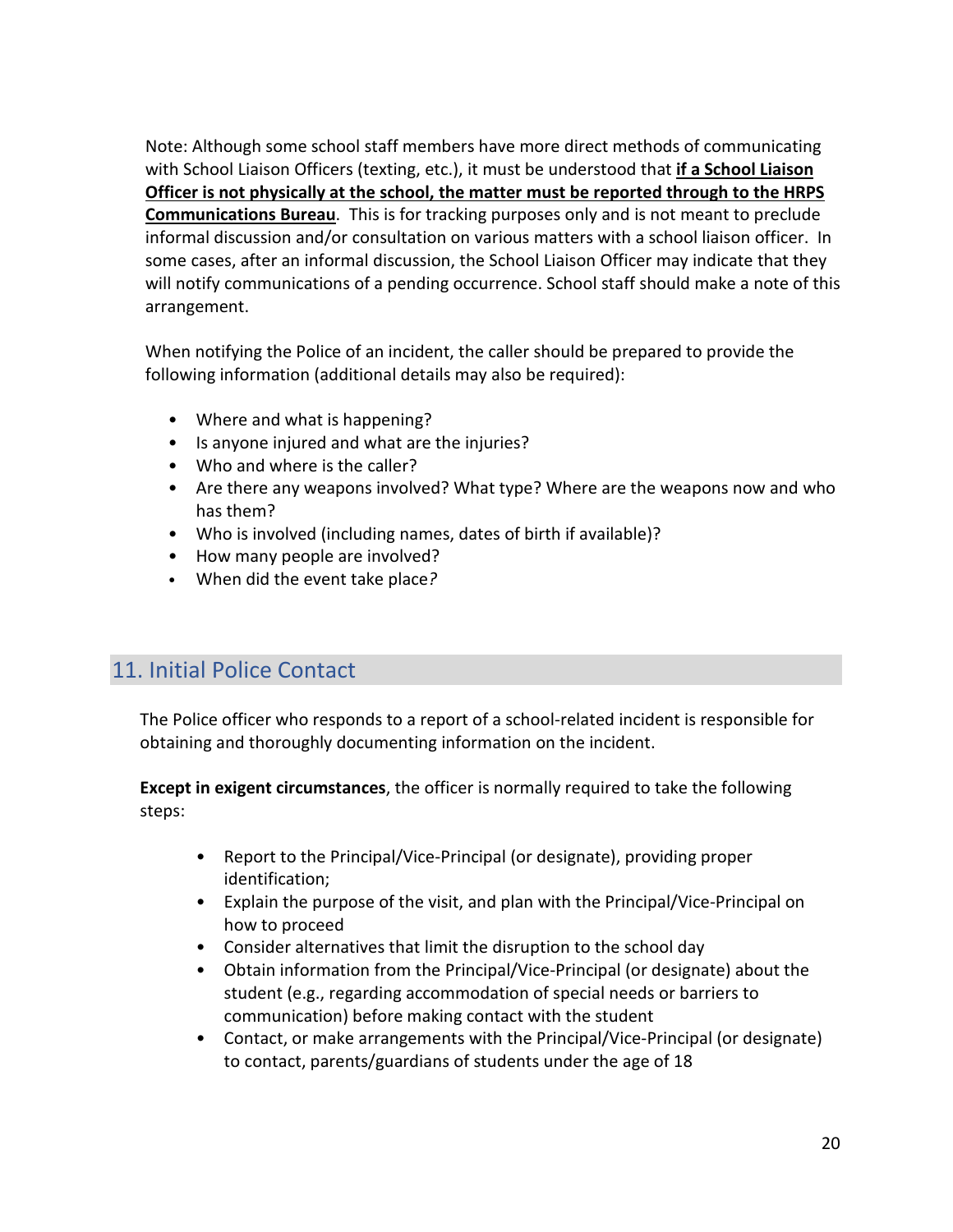Where a Principal or Vice-Principal is under investigation, Police shall contact the Superintendent of Education or equivalent

## <span id="page-20-0"></span>12. School and Police Investigations

*In exigent circumstances, upon arrival Police may advise Principals/Vice-Principals against exercising their legislated responsibility to speak with students, regardless of whether they are an accused, victim or witness.* 

While it is important that the Principal/Vice-Principal not do anything to prejudice the Police investigation, it is also important that the Police recognize and respect the obligations of Principals and Vice-Principals under the *Education Act*. Under section 310(1) of that Act, a Principal shall suspend for the infractions listed, and may recommend expulsion to the Discipline Committee of the school board. Principals have a legislated responsibility under the Education Act to conduct investigations related to suspensions and expulsions. These investigations require that Principals interview involved students and/or staff.

The school board's decision regarding expulsion of a student must be made within twenty school days from the date of the student's suspension. **When possible, the Police will share information with the Principal or Vice-Principal that may be relevant to that decision.** 

**In the event that school staff are taking a statement while conducting an internal investigation and determine that ANY criminal offence (e.g., sexual assault, attempt murder, weapons offences, drug trafficking, robbery) has been committed, they shall discontinue the statement and notify Police immediately, ensure the involved students are separated, and refrain from further statements. Any statement(s) taken shall then be turned over to Police for purposes of an investigation, if requested. Principals and Vice-Principals should also be aware that any contact they have with students, after a Police investigation has been initiated, may place them in a position of becoming a witness in a criminal proceeding.** 

#### **If a student is under 18 years of age, parents/guardians must be contacted immediately and notified that Police have been contacted unless directed otherwise by Police.**

**There are situations, for example, sexual assault investigations, where Police may ask Principals and Vice-Principals not to interview or re-interview victims, suspects or witnesses.** When Police conduct an investigation, they can generally provide a verbal account of the investigation to the Principal/Vice-Principal. Consultation and communication with the investigating officer must occur before the Principal proceeds with an interview following a criminal matter. This is strictly for the purpose of school discipline and/or expulsion.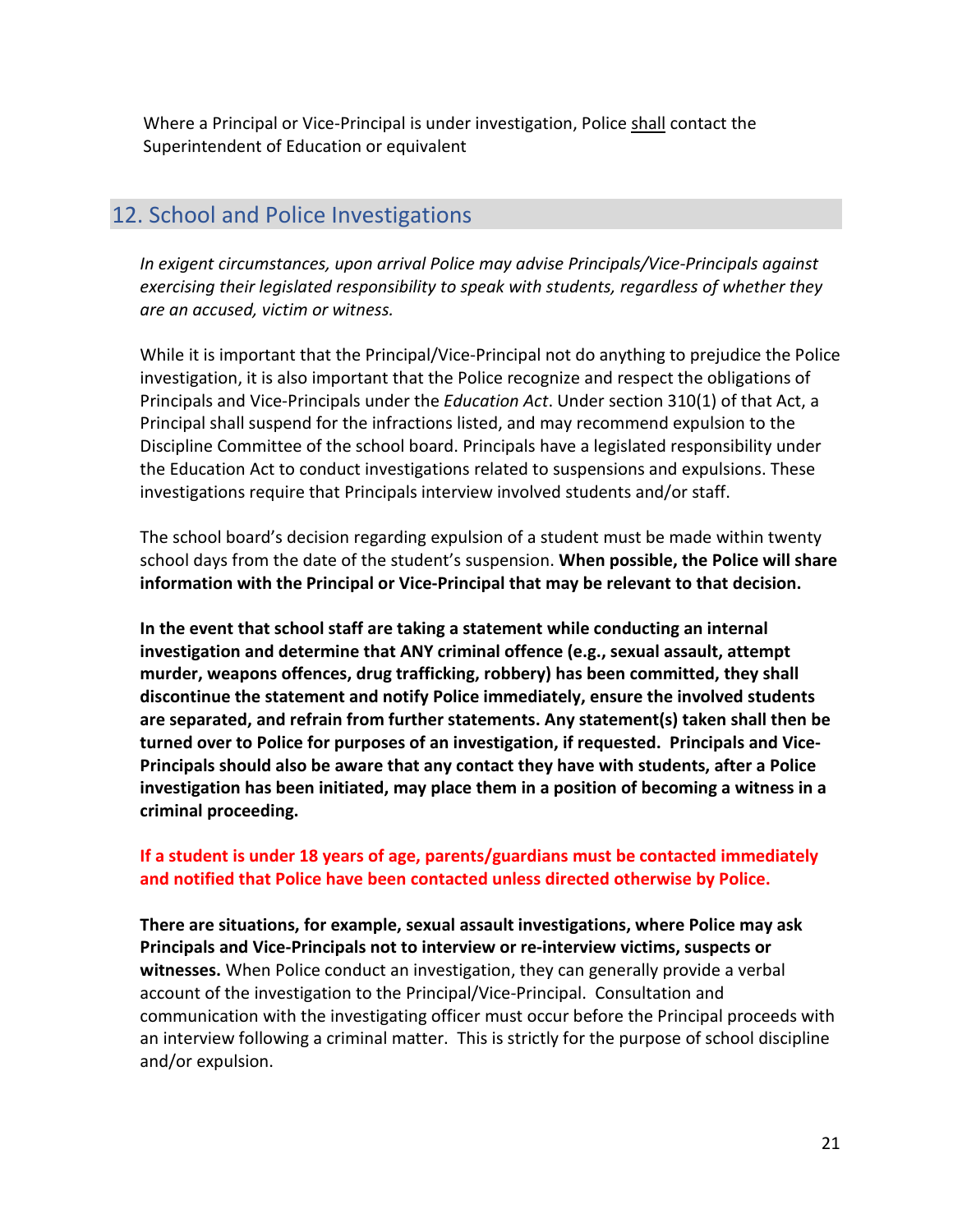**Principals and Vice-Principals may make notes regarding the information and use those notes as part of their investigation. Principals and Vice-Principal who interview students who are part of a criminal investigation, however, may become witnesses in court proceedings. Notes taken by the Principal during interviews with students may be subpoenaed.** 

**Prior to interviewing students previously interviewed by Police, the Principal/Vice-Principal (or designate) will first discuss their intention to interview involved students and staff with the Police**. This will minimize the possibility of jeopardizing a Police investigation or subsequent court proceedings.

If further clarification is required, school staff should consult with their respective Safe Schools staff and/or superintendent.

Police investigations should be undertaken in accordance with the Halton Regional Police Criminal Investigation Management Plan (HRPS Policy # INV-021) and, where required, with the *Ontario Major Case Management Manual*.

The Principal or Vice-Principal shall inform Police of any logistical information about the school (e.g., the hours of the school day and class rotation schedules) that may be relevant to the investigation process.

#### **Police and Principals will work together to ensure that the requirements of the Education Act are fulfilled, and that the integrity of criminal investigations are maintained.**

The Police shall endeavor to work within these logistical considerations in order to minimize disruption to the school.

#### **When Police conduct an investigation, they can generally provide a verbal account of the investigation to the Principal.**

**All cases involving the investigation of a member of the school staff shall be assigned to an officer(s) who is not the school liaison officer.** 

#### <span id="page-21-0"></span>**12.1 Legal Rights**

In the investigation of school-related incidents where a young person is a suspect, particular attention should be given by the Principal or Vice-Principal and Police to procedures that are consistent with the following provisions:

- parental notification upon arrest (s. 26, *Youth Criminal Justice Act*);
- right to counsel (s. 25, *Youth Criminal Justice Act*);
- right not to make a statement (s. 146, *Youth Criminal Justice Act*); and
- protection of privacy (s. 110, *Youth Criminal Justice Act*)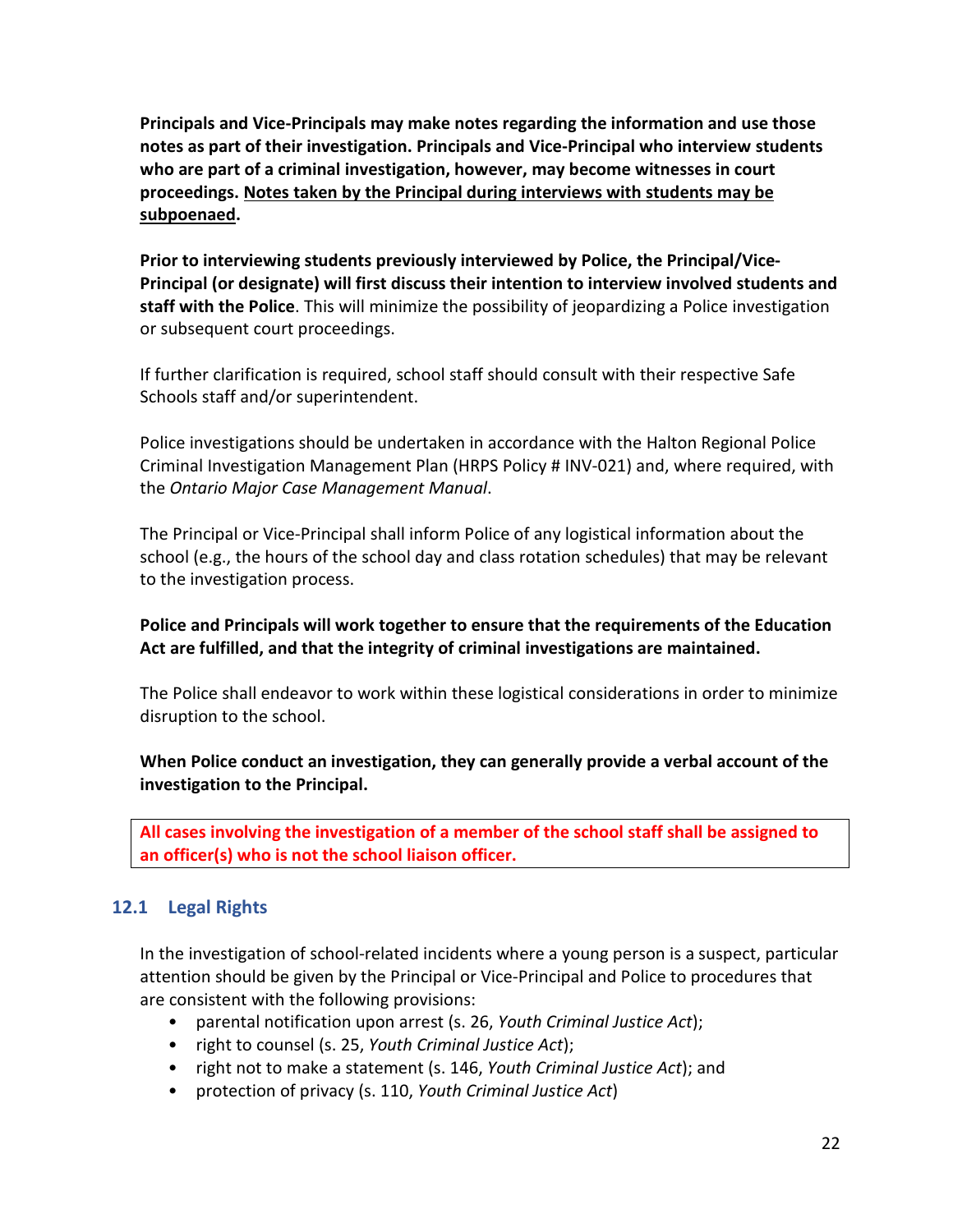#### <span id="page-22-0"></span>**12.2 Search and Seizure (General)**

The *Canadian Charter of Rights and Freedoms* (Section 8) states that *"*Everyone has the right to be secure against unreasonable search and seizure."

The *Supreme Court of Canada in R. v. M.R.M.* (1998) and the *Ontario Court of Appeal in R. v. J.M.G*. (1986) have stated that a Principal or Vice-Principal who has reasonable grounds to do so may conduct a search of a student or his/her possessions in carrying out his or her duties to maintain order and discipline in the school.

**At the commencement of each school term, Principals shall provide notice of the right and authority of the school to search school property such as lockers, desks, etc. without notice to or permission of any person in accordance with school board policies and procedures.** 

**Personal property such as knapsacks, purses, etc. may become subject to search in accordance with school board policies and procedures.** 

Police officers have the legal authority to enter and search a school without a warrant under exigent circumstances including, but not limited to:

- weapons and/or explosives searches
- to prevent the commission of a criminal offence
- to arrest a person wanted for a criminal offence
- the pursuit of a suspect
- to save lives

Police have legal authority (through statute and/or common law) to search individuals, including students for various reasons pre- and post-arrest.

Principals and Vice-Principals will conduct searches under the authority of the *Education Act*  in accordance with school board policies and procedures. If the Principal/Vice-Principal has reason to believe there is a safety risk to the Principal/Vice-Principal or others, the Police may be called to attend to ensure the safety of all parties. Unless circumstances merit, **Police cannot take part in the school's search, nor shall Police provide any direction to the Principal or Vice-Principal in relation to the school's search**.

**Note**: In all circumstances, Principals and Vice-Principals should avoid any physical contact with students while conducting searches of their property. It is recommended that a Principal/Vice-Principal have an adult witness present when searching a student's personal belongings. Utmost care should be exercised to ensure that evidence is not contaminated and that the person conducting the search is not exposed to unnecessary risk.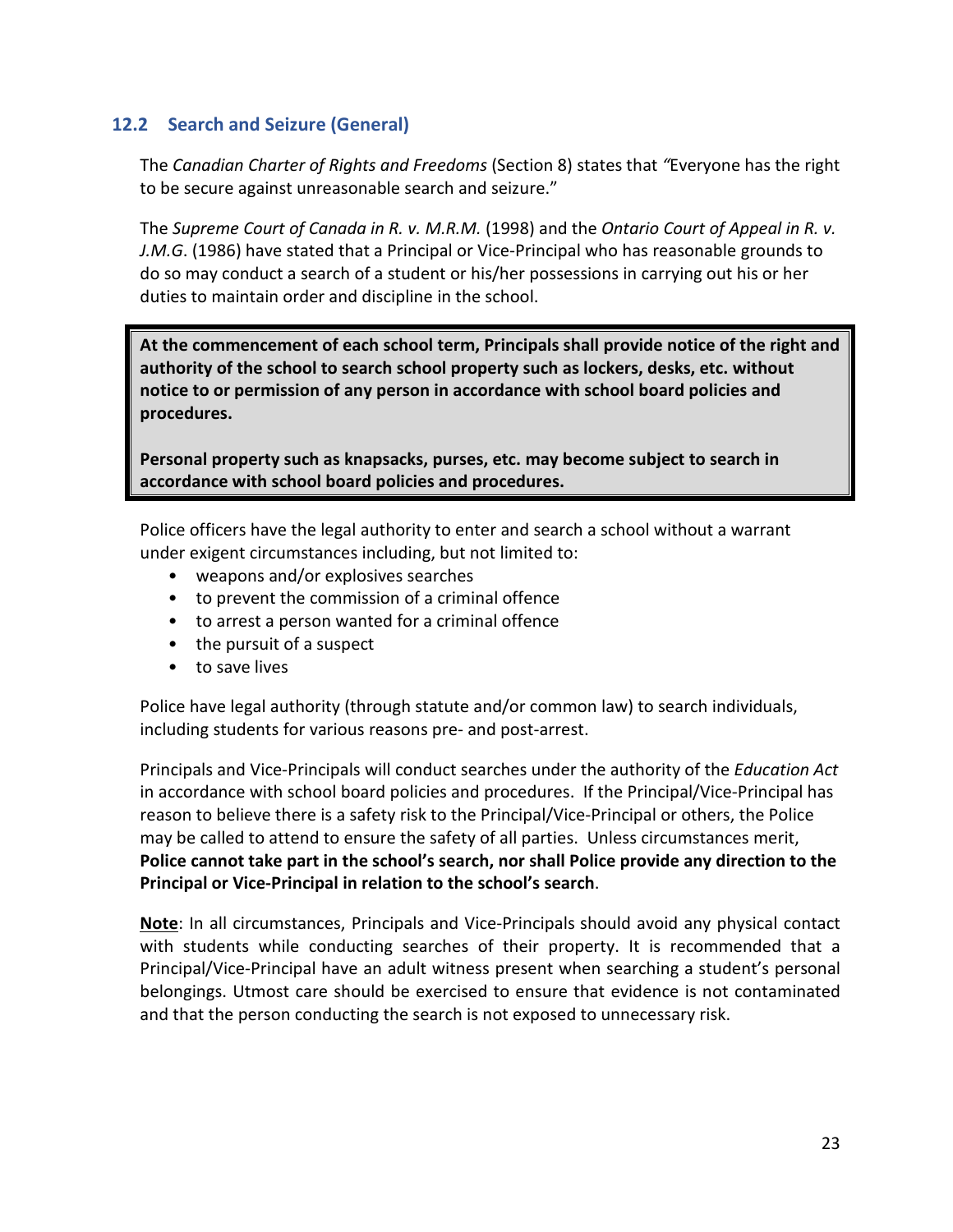#### <span id="page-23-0"></span>**12.3 Searches of Student's Personal Belongings**

#### **If the school Principal suspects or the student reveals that he/she is in possession of a weapon or if you have concerns for your personal safety or the safety of the school community, STOP your investigation and IMMEDIATELY CONTACT THE POLICE**

**All** searches should be conducted in a manner where the student's privacy and dignity are taken into consideration and where the student is given every opportunity to comply with the search.

#### *All searches should be conducted in a secure location, e.g. a Principal's office*.

**Principals are advised to protect themselves with personal protective equipment (PPE) appropriate to conducting a search** *including nitrile gloves***.** 

The student should be asked if he/she has any materials that can cause harm to themselves or someone else anywhere in their possession

- provide student with examples such as sharp objects and/or illegal drugs
- ask student to provide the location of any such objects and/or illegal drugs

The student should be asked to place their bag on a desk or flat surface and then step away, so contents are out of reach. The Principal should carefully remove the contents of the bag. Open compartments, zippers, etc. for visual inspection. Inspect deeper areas with the assistance of an object such as a ruler or pen and a flashlight such as the one on a cell phone.

When conducting personal searches, Principals should take care not to physically touch the student during the course of a search. Ask the student to turn out pockets, roll up pants, lower socks, and remove their shoes. Outerwear such as coats should be removed and similarly searched.

#### **If the search reveals that the student is in possession of a weapon, a significant quantity of cannabis, and/or illegal drugs, STOP your investigation, secure the evidence, and immediately contact the police**

#### **Ensure you immediately clean all surfaces that have come into contact with the contents of student's bag**

Police will continue to have discretion with respect to laying charges or diversion/extrajudicial measures.

**Any drug paraphernalia that is not part of a criminal proceeding can be destroyed and disposed of by the local school staff**.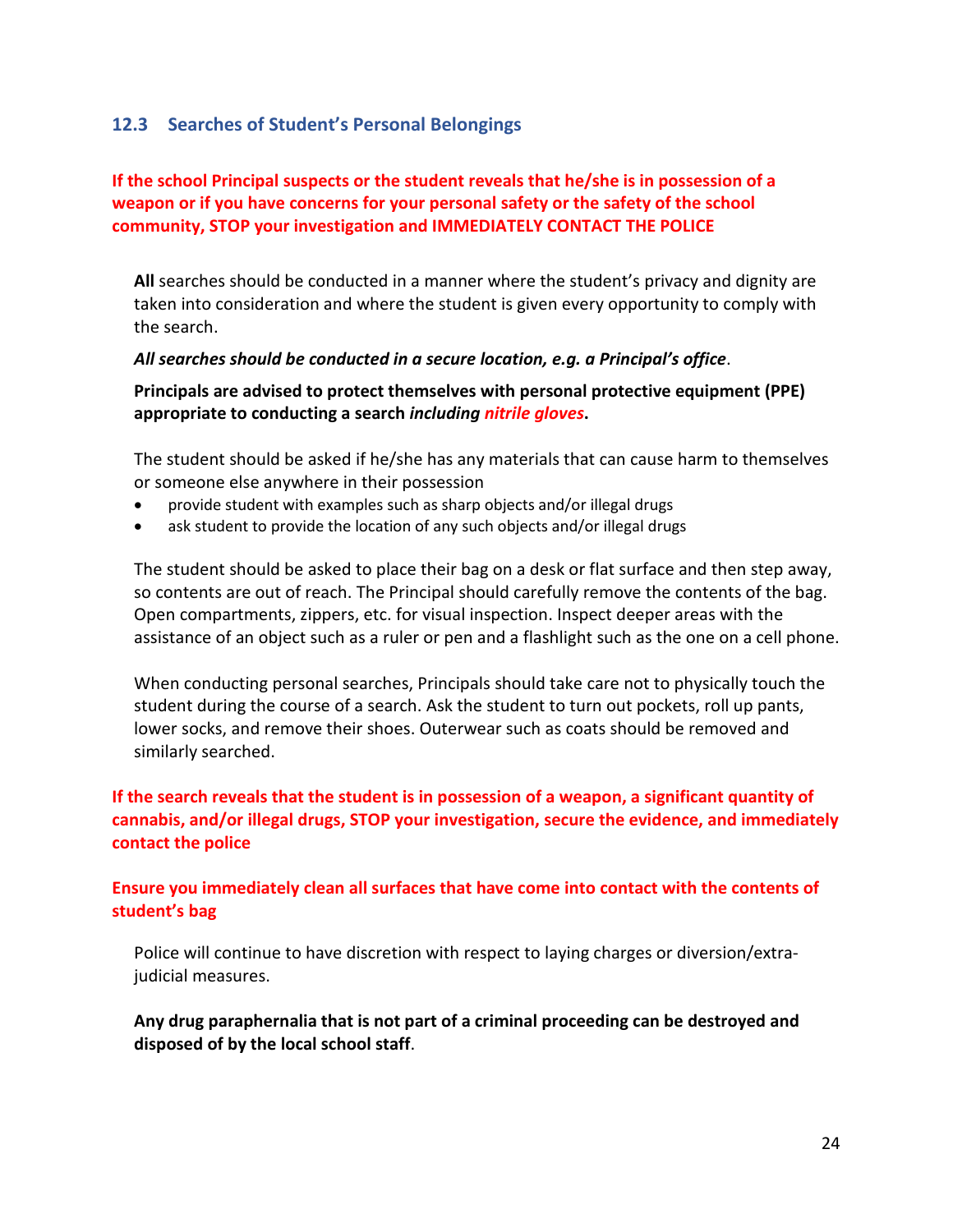#### <span id="page-24-0"></span>**12.4 Searches of Personal Electronic Devices**

Except in circumstances where imminent danger exists, school staff should not access a student's personal electronic device. If it is believed that something potentially criminal exists on the device, it should be seized and secured, and the police called immediately.

#### <span id="page-24-1"></span>**12.5 Seizure of Illegal or Restricted Drugs**

Do not show or pass drugs to other people. The drugs should be kept in the original container/bag and handled minimally as they may be considered for forensic identification.

Note the date, time, who you removed the drug from (if known), and any other details you think pertinent to the investigation. Secure the drugs in a locked vault, safe, or secure cabinet where access is limited.

Contact Police regarding the seizure and ensure you have made notes pertaining to the seizure. It will be logged as a service call and the Police response time may vary according to the Halton School Liaison Officer's or service member's ability to respond.

As noted above, **any drug paraphernalia that is not part of a criminal proceeding can be destroyed and disposed of by the local school staff**.

#### <span id="page-24-2"></span>**12.6 Seizure of Weapons or Other Evidence**

Any weapons or evidence of illegal activity other than drugs, found, located or seized by a Principal or Vice-Principal on or around school property must be minimally handled.

- Do not show or pass the weapon or evidence to other people. These items can be secured until the Police can attend and take possession of these items.
- If the weapon is a firearm or a suspected explosive device, it must not be handled, and Police must be called immediately.

#### <span id="page-24-3"></span>**12.7 Detainment and Arrest**

**The Police will, in the interest of school safety and morale, consider alternatives to making an arrest on school property, where and when possible**. **When it is necessary, however, to arrest a student during school hours, the Police will attempt to conduct the arrest in a manner that is least disruptive to school routines***.*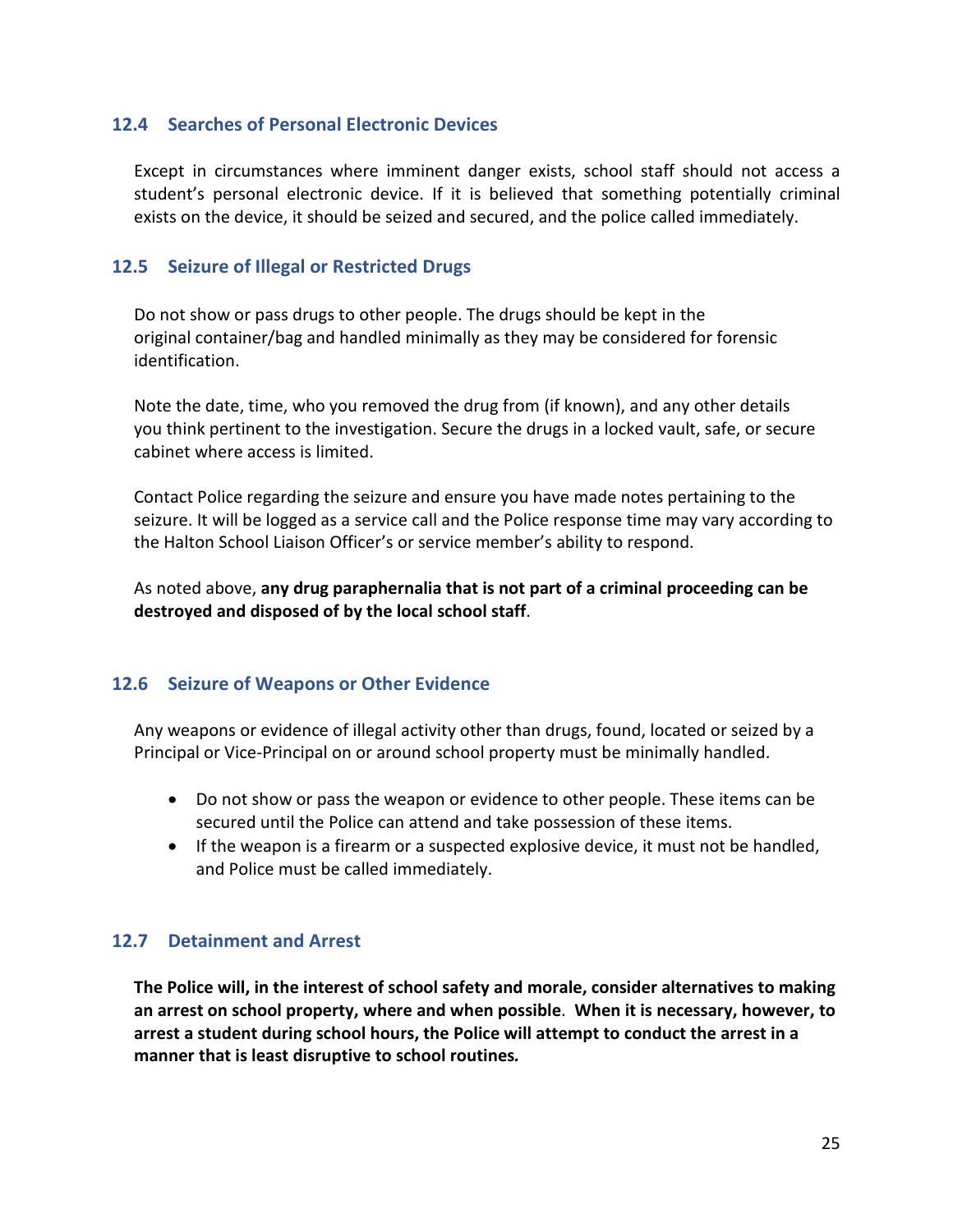**When a student is arrested on school property, during school hours, the Police will contact the Principal/Vice-Principal or designate to arrange access to the student in a private location, where possible.** There may be certain circumstances where this may not be feasible given the nature of the crime, or when the safety of the staff and/or students is jeopardized. In those cases, access to the student *shall* not be denied.

**When making an arrest, Police officers shall:**

- **Identify themselves as Police officers**
- **Inform the person that they are under arrest**
- **Inform the person of the reason for the arrest**
- **Take physical control of the person**
- **Inform the person of the right to counsel, including the existence and availability of Duty Counsel and free legal advice (Legal Aid)**
- **Ensure that the person understands their right to counsel**
- **Search the person**
- **Place the person in handcuffs using the approved manner**

Where investigations result in detainment or arrest, the Police and the Principal/Vice-Principal or designate should pay particular attention to the following procedures and responsibilities:

- Procedures to be followed in the detainment and/or arrest of suspects, in accordance with the Ministry of the Solicitor General Adequacy Standard LE-005 on arrest and the *Youth Criminal Justice Act*
- Roles and responsibilities of Police and school personnel in the event of a suspect being arrested or detained on school property
- Legal grounds for Police to demand entry (e.g., for weapon and drug searches, to arrest a person wanted for an indictable offence, or to save lives), and
- Requirements to be followed under the *Youth Criminal Justice Act* when a young person is arrested and detained, including who is responsible for discharging specific obligations (e.g., the notification of parents under s. 26 of the Act)

#### <span id="page-25-0"></span>**12.8 YCJA Youth Rights**

Rights to Counsel

S. 25(1): A young person has the right to retain and instruct counsel without delay, and to exercise that right personally, at any stage of proceedings against the young person and before and during any consideration of whether, instead of starting or continuing judicial proceedings against the young person under this Act, to use an extrajudicial sanction to deal with the young person.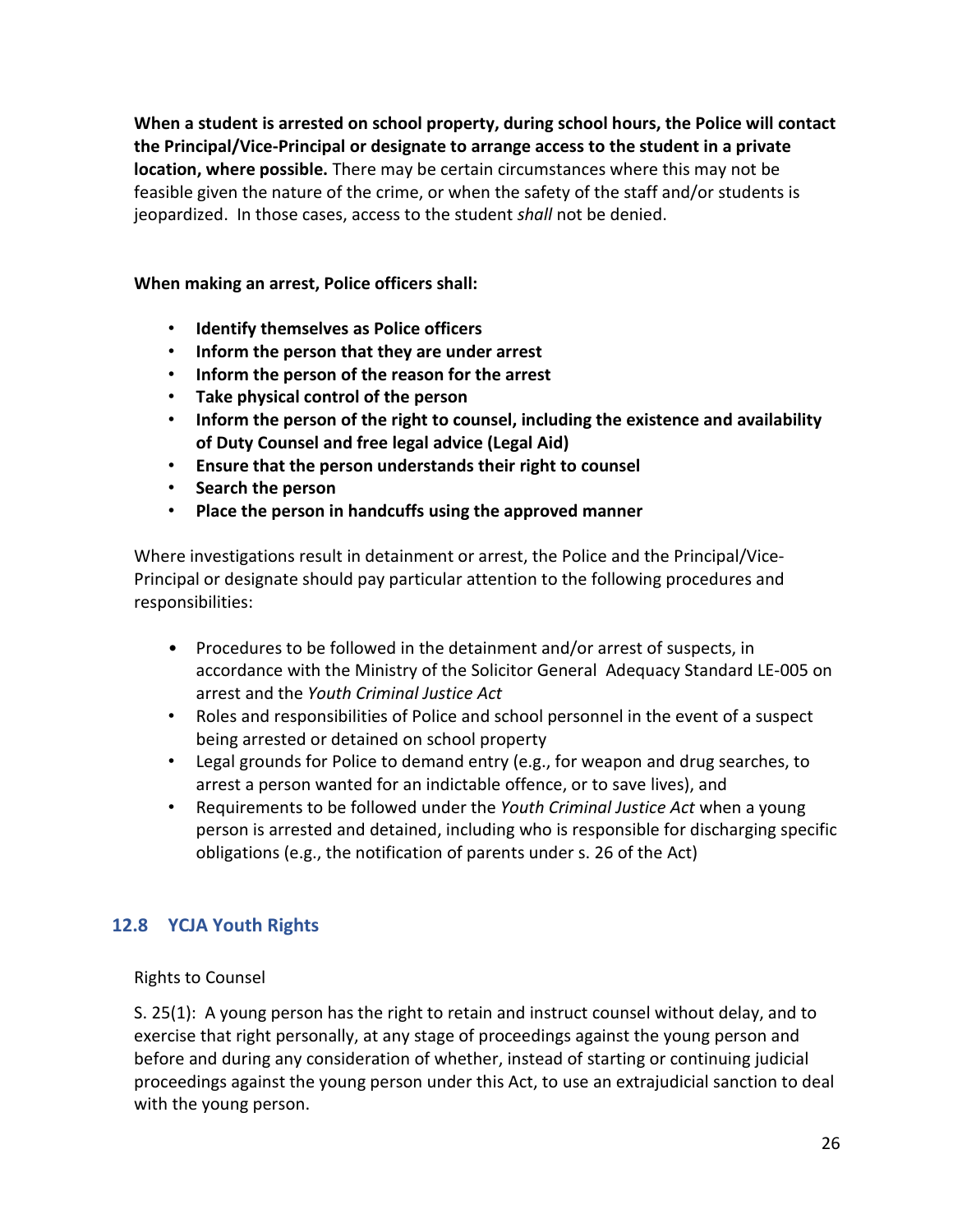Arresting officers to advise young person of right to counsel

S. 25(2): Every young person who is arrested or detained shall, on being arrested or detained, be advised without delay by the arresting officer or the officer in charge, as the case may be, of the right to retain and instruct counsel, and be given an opportunity to obtain counsel

**The Principal/Vice-Principal (or designate) shall attempt to contact the parent(s)/guardian(s) to inform them that their child has been arrested by the Police, unless directed otherwise by Police.** (**See notes below)**

**If the Principal/Vice-Principal (or designate) is unable to contact the parent(s)/guardian(s) within a reasonable amount of time, the Principal or Vice-Principal shall request that the Police take the student to the Police station to obtain a statement.**

**If the student is removed from the school, the Principal/Vice-Principal (or designate) shall notify the parent(s)/guardian(s) as soon as possible.**

**If circumstances indicate that the interview needs to be held at the school, the Principal/Vice-Principal (or designate) shall be present during the interview provided the student agrees to their attendance.** 

It is the role of the Police on arrest, in accordance with Halton Regional Police Service Policies and Procedures, to do the following:

- Contact the parent(s) or legal guardian(s) to advise them that an arrest has occurred, and a charge may follow
- Ensure the student is informed of his/her rights, cautioned and placed under arrest
- Principal/Vice-Principal shall consult with the Superintendent of Schools or the Superintendent responsible for Safe Schools regarding the appropriate disciplinary action to be taken on behalf of the school board.
- **Note**: Students 18 years of age and older are considered to be adults. The Principal/Vice-Principal (or designate) shall not contact the parent(s) or guardian(s) of an adult student.
- **Note**: The Principal/Vice-Principal (or designate) shall not contact the parent(s) or guardian(s) of students who are 16 or 17 years of age and who have withdrawn from parental control, without the student's permission.

# <span id="page-26-0"></span>**12.9 Arrest and/or Detention-Off School Property during School Hours**

If an arrest or detention occurs off-school property during school hours the arresting officer shall notify the school Principal or Vice-Principal or designate as soon as possible during school hours.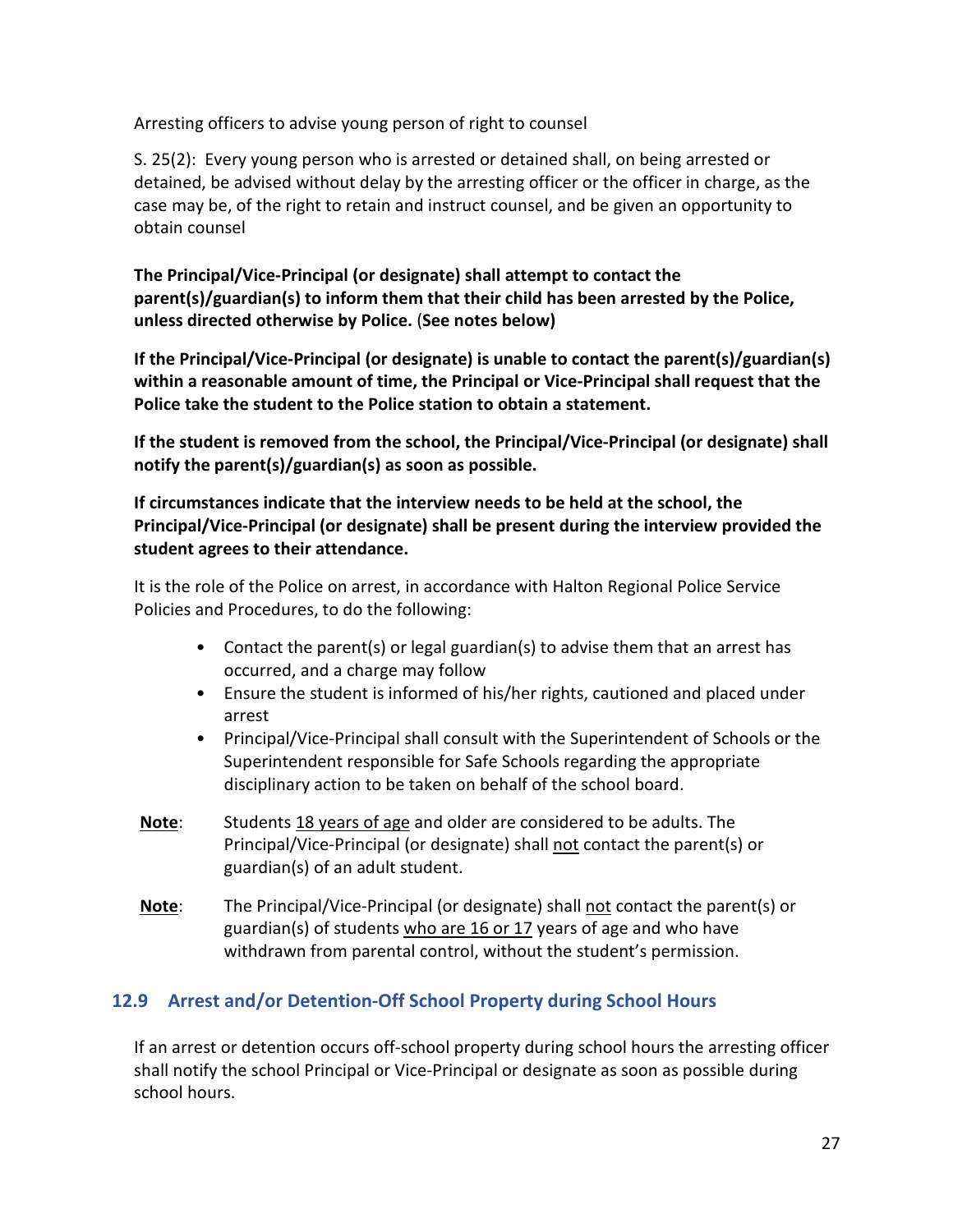#### <span id="page-27-0"></span>**12.10 Supports for Victims**

Where appropriate, Police shall contact Victim Services to provide support and assistance to victims.

School staff shall refer to their board policies and procedures, where available, regarding the appropriate support to victims and others involved who have been harmed as a result of an activity for which suspension or expulsion must be considered.

The following link provides a list of contact information for youth support organizations in Halton region: <https://www.halton.ca/For-Residents/Youth/Youth-Services-in-Halton>

#### <span id="page-27-1"></span>**12.11 Student Interactions: Sexual Misconduct / Sexual Assault**

This Protocol provides guidance to Principals and Vice-Principals when dealing with allegations of sexual assault or sexual misconduct between students.

**Sexual Assault** Any type of unwanted sexual act done by one person to another that violates the sexual integrity of the victim. The term refers to a range of behaviors that involve the use of force or control over the victim. In some cases, no overt physical force is use instead, the victim may be threatened with words or pressured into doing something he or she does not want to do.

**In all cases of sexual assault, the Principal shall immediately contact the Police – there is no discretion.** 

**Sexual Misconduct** Offensive conduct of a sexual nature which may affect the personal integrity or security of any person. Sexual misconduct includes the making, possession, distribution (sending or receiving), and/or accessing of images for a sexual purpose of anyone under the age of 18 or depicted as being under the age of 18.

**In all cases of sexual misconduct, the Principal shall immediately contact the Police – there is no discretion.** 

See Appendix A for detailed definitions.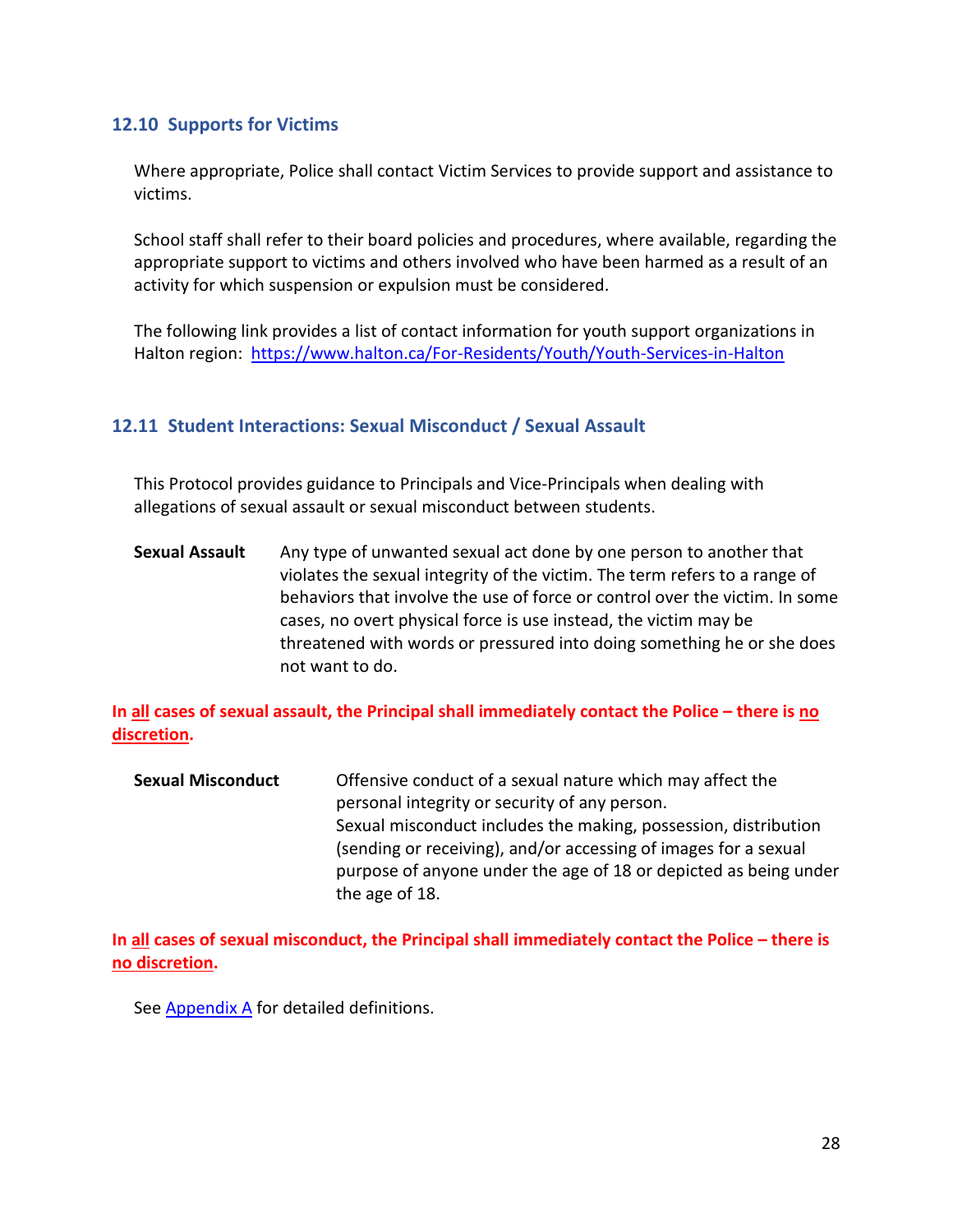#### <span id="page-28-0"></span>**12.12 Investigating Sexual Assault/Sexual Misconduct**

In the event that the investigation reveals that a sexual assault or sexual misconduct has taken place, the Police will advise and update the Principal/Vice-Principal (or designate) as soon as possible and as permitted by law.

In the cases of sexual assault, Police will respond and investigate pursuant to Halton Regional Police Service's Policies and Procedures for the Investigation of Sexual Assault and Intimate Partner Violence, where applicable.

## <span id="page-28-1"></span>13. Police Interviews of Students

Except in exigent circumstances, when the Police interview students on school premises the following procedures will be followed in relation to Police interviews of students:

• **Police will act in a manner that respects the dignity of the student and minimizes disruption to the school when it is necessary to interview, search, or arrest a student at school during school hours**

Police are required to conduct interviews related to criminal investigations of incidents that involve students as alleged perpetrators, victims, or witnesses. Any person who may have information related to the incident may be interviewed by Police

• **If an interview is to take place on school premises, the Principal/Vice-Principal (or designate) must make best efforts to contact parents/guardians as soon as possible before the interview, and document such attempts**

• **Where the parent/guardian refuses the request for an interview to commence at school, Police will conduct the interview off of school property**

• **A parent/guardian, third-party adult, or the Principal/Vice-Principal (or designate) if no alternative is available, must be present when students under the age of 18 are being interviewed at school (but see below). If the Police and the CAS are conducting the investigation jointly, then there is no requirement for the Principal or Vice-Principal to be present** 

• Where a student aged 12 to 17 waives the right to have an adult present at the interview, the Police and the Principal/Vice-Principal (or designate) must consider the most appropriate location for conducting the interview, and take steps to ensure that the student's rights are respected during the interview

• School personnel shall assist Police in making the required preparations (e.g., securing a quiet room and establishing a time for the interview)

• Police must consult with the Principal or Vice-Principal to consider alternatives for conducting interviews at a location other than the school

• When taking statements from accused youth, Police will follow the *Guide to Officers for Section 146 Youth Criminal Justice Act Statements*

• If a Principal/Vice-Principal (or designate) is present, with the consent of the victim and/or parents/guardians he or she can take notes for their own investigation during the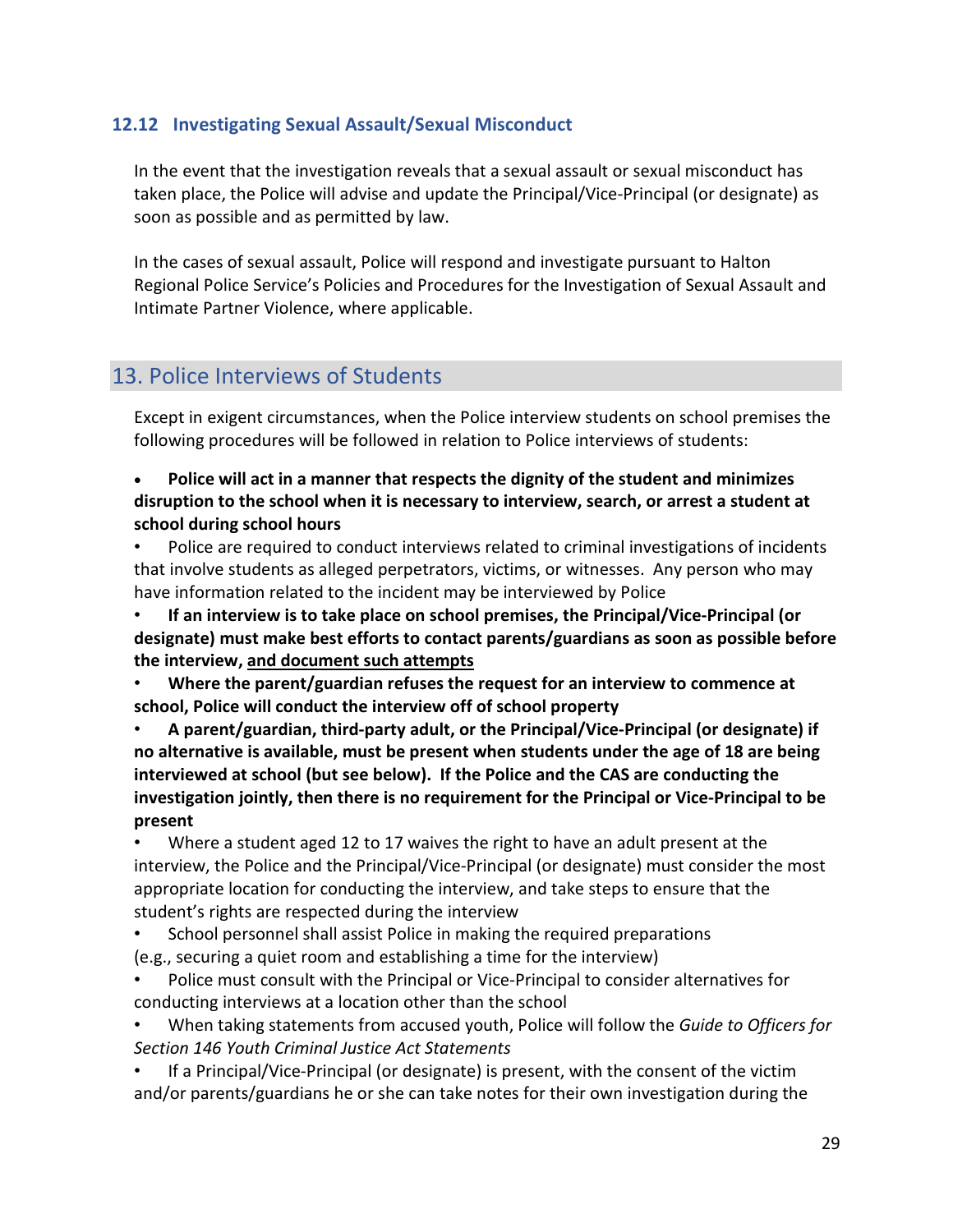interview. However, they may be required to disclose those notes and appear in court as a witness

• **During and at the conclusion of a Police investigation, the investigating officer will update the Principal or designate as to the results of the Police investigation. Where charges are deemed inappropriate the officer will consult with the Principal or designate to determine the optimum resolution**

**Note**: If a victim or witness is over 18, and has diminished mental capacity, the Police will accommodate for the interview process.

## <span id="page-29-0"></span>**13.1 Notification of Parents**

Except in exigent circumstances, it is the Principal's/Vice-Principal (or designates) responsibility to contact parents/guardians of:

- Victims who have been harmed as the result of an activity for which suspension or expulsion must be considered, unless, in the opinion of the Principal/Vice-Principal (or designate), notification of the parents would put the student at risk of being harmed by the parents. If that is the case, the parents must not be contacted (*Education Act*, s. 300.3 (3))
- Students receiving a suspension (*Education Act*, s. 311);
- All other students being interviewed by Police during an investigation, except:
	- If the Principal or Vice-Principal is otherwise directed by Police because of exigent circumstances or where the Police believe the parent may be implicated
	- If the student is 18 years of age or older (unless the student consents to or requests such contact or is incapable of providing consent), or
	- If the student is 16 or 17 years of age and has withdrawn from parental control (unless the student consents to or requests such contact or is incapable of providing consent).

If the Children's Aid Society (CAS) is involved, CAS and Police officials shall discuss and come to an agreement with the Principal or Vice-Principal regarding the timing and procedure for notifying the parents. In subsequent actions, CAS, Police and the Principal or Vice-Principal will continue to communicate about the investigation when permitted by law.

**Unless otherwise directed by Police, the Principal or Vice-Principal shall notify the parents/legal guardians of the student, in a timely manner, if the student is removed from school property.** 

**When the Police remove students from school property for further investigation, the Police shall confirm, with the Principal or Vice-Principal, the time and date of the notification to the parents/legal guardians of such students.**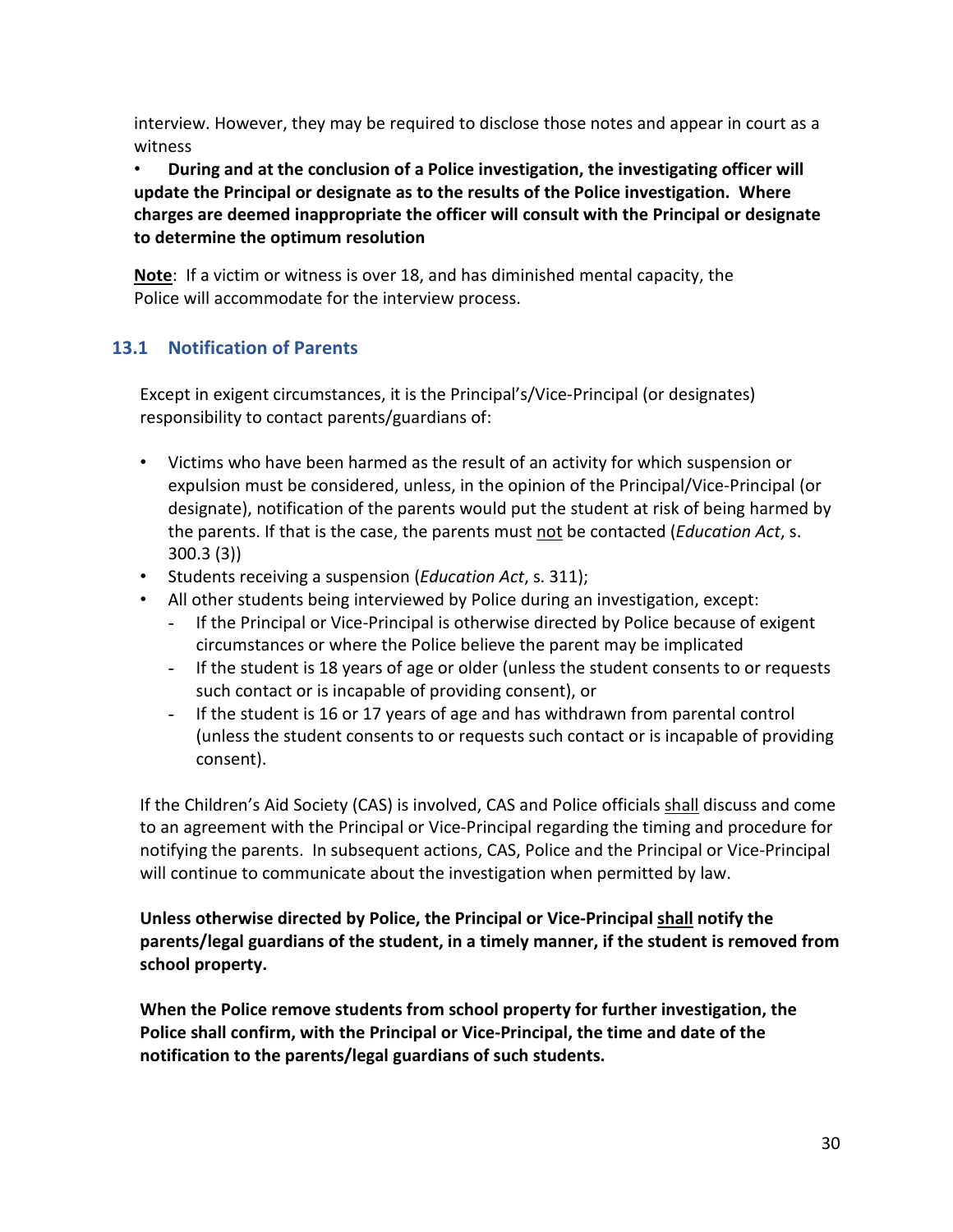The onus is on the Police to advise the Principal or Vice-Principal (or designate) if notification of the parents would endanger the student or the investigation. The parents should not be contacted if the Police determine that doing so may endanger the safety of the student or another person or the integrity of an investigation.

If a student is detained or arrested, the Police will notify his or her parents unless the student is 18 years of age or older. The parents should not be contacted if the Police determine that doing so may endanger the safety of the student or another person, or the integrity of an investigation. In such cases, the student will be advised that he or she may contact another adult person.

#### <span id="page-30-0"></span>**13.2 Preparation for Interviews**

If the Police have a need to question a student on school property, the Police officer shall contact the Principal/Vice-Principal (or designate) of the school in which the student is registered to advise the school officials of the nature of the visit and request a meeting with the student.

The Principal/Vice-Principal (or designate) will assist the Police by providing a private location to minimize disruption to the school and prevent embarrassment where possible.

When preparing for interviews of students, the Police, in consultation with the Principal/Vice-Principal or designate, shall:

- Determine the best location for the interview. **If the incident is not related to the school and will have no impact on school safety, the Police generally should not conduct interviews at the school**
- Evaluate the need for specialized resources where a student is known to have mental health needs or special education needs (see [section 15](#page-32-2) below)
- Determine the need for an interpreter (e.g., a language interpreter, an interpreter for a student who is deaf or hard of hearing) and/or for information to be provided in an alternative format (e.g., Braille for a student who is blind or has low vision)

#### <span id="page-30-1"></span>**13.3 Conduct during Interviews**

When conducting interviews of students:

• Police shall employ appropriate techniques for interviewing children, young persons, and students with special education needs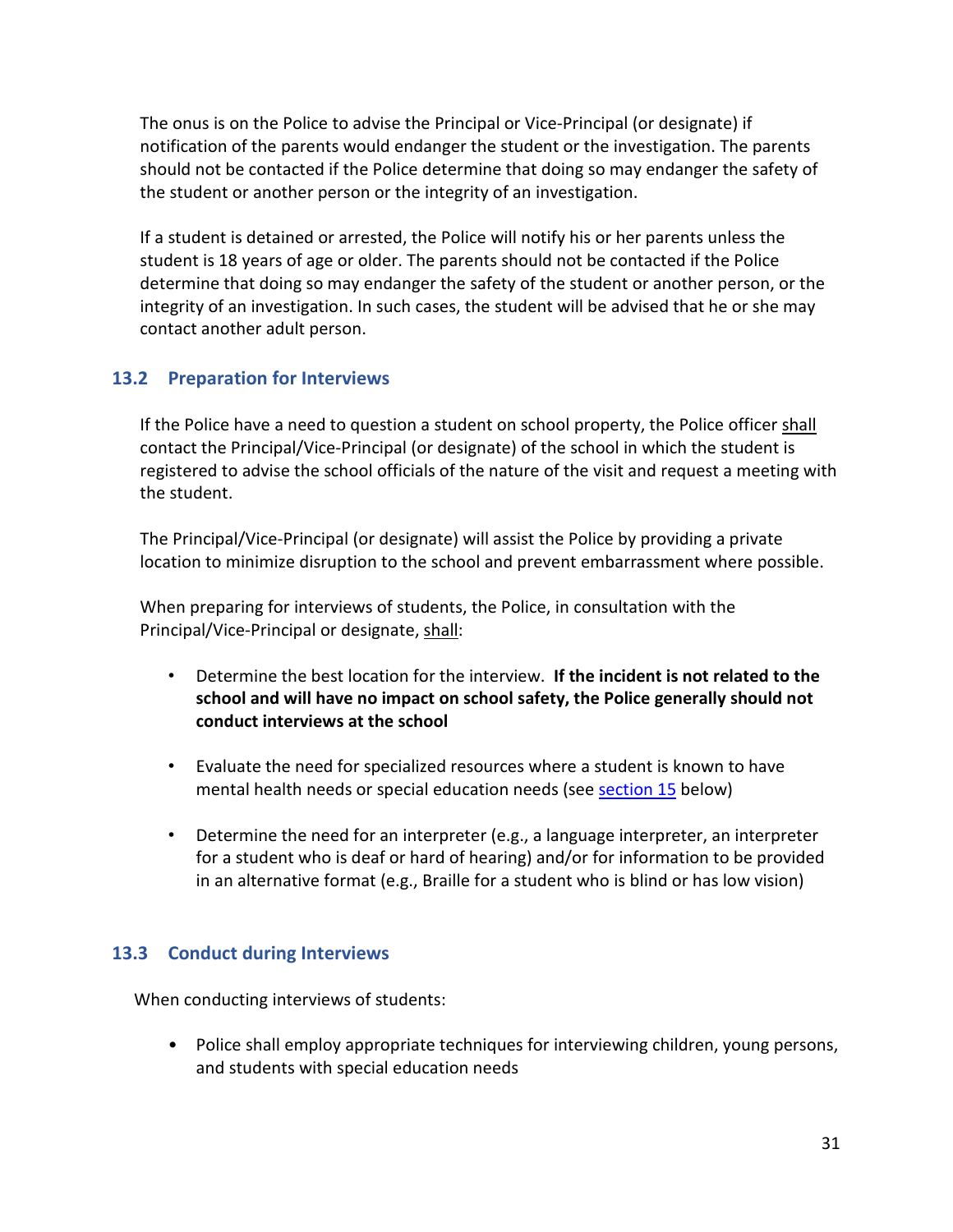- Police shall follow guidance pertaining to *Section 146 Youth Criminal Justice Act Statements*
- Police shall provide, upon arrest or detention, a legal caution and notification of the right to counsel where there are reasonable grounds to believe that the student being interviewed has been involved in the commission of a criminal offence:
	- During Police interviews with students, an adult must be present throughout the interview, except when the student can waive and has waived the right to have an adult present. Best efforts must be made to have the student's parent(s)/guardian or another adult of the student's choice present
	- Involve the local Children's Aid Society (CAS) in the interview process when an interview involves a child who may be in need of protection.

# <span id="page-31-0"></span>14. Reporting of Children in Need of Protection

If the alleged offender is not deemed to have been in a care-giving role to the victim, the investigation then falls within the Police mandate only. The applicable Children's Aid Society will, however, be notified if the alleged offender has access to any children. *In the case of child who behaves in a sexual manner involving another child, the Principal/Vice-Principal* (or designate) *must notify/consult with the Police who will notify CAS if warranted.*

All phone calls should be directed to applicable CAS as it is the centralized screening unit for general inquiries of alleged abuse.

All school personnel and Police are required and have an ongoing duty to report children who are suspected to be in need of protection to the Children's Aid Society (CAS) as directed pursuant to *CYFSA* s.125. Reports will be made in accordance with the law and with existing school board/CAS protocols and Police/CAS protocols.

#### <span id="page-31-1"></span>**14.1 Who Must Report**

Section 125(1) of the *Child, Youth and Family Services Act* places an expectation that a person who performs professional or official duties with respect to children must report a child in need of protection. All school personnel have the duty to report when there are reasonable grounds to suspect that a child has suffered, or there is a risk that a child is likely to suffer abuse or neglect.

#### <span id="page-31-2"></span>**14.2 Ongoing Duty to Report**

Section 125(2) of the *Child, Youth and Family Services Act* states that the duty to report is an ongoing obligation. If a person has made a previous report about a child and has additional reasonable grounds to suspect that a child is or may be in need of protection, that person must make a further report to the Children's Aid Society.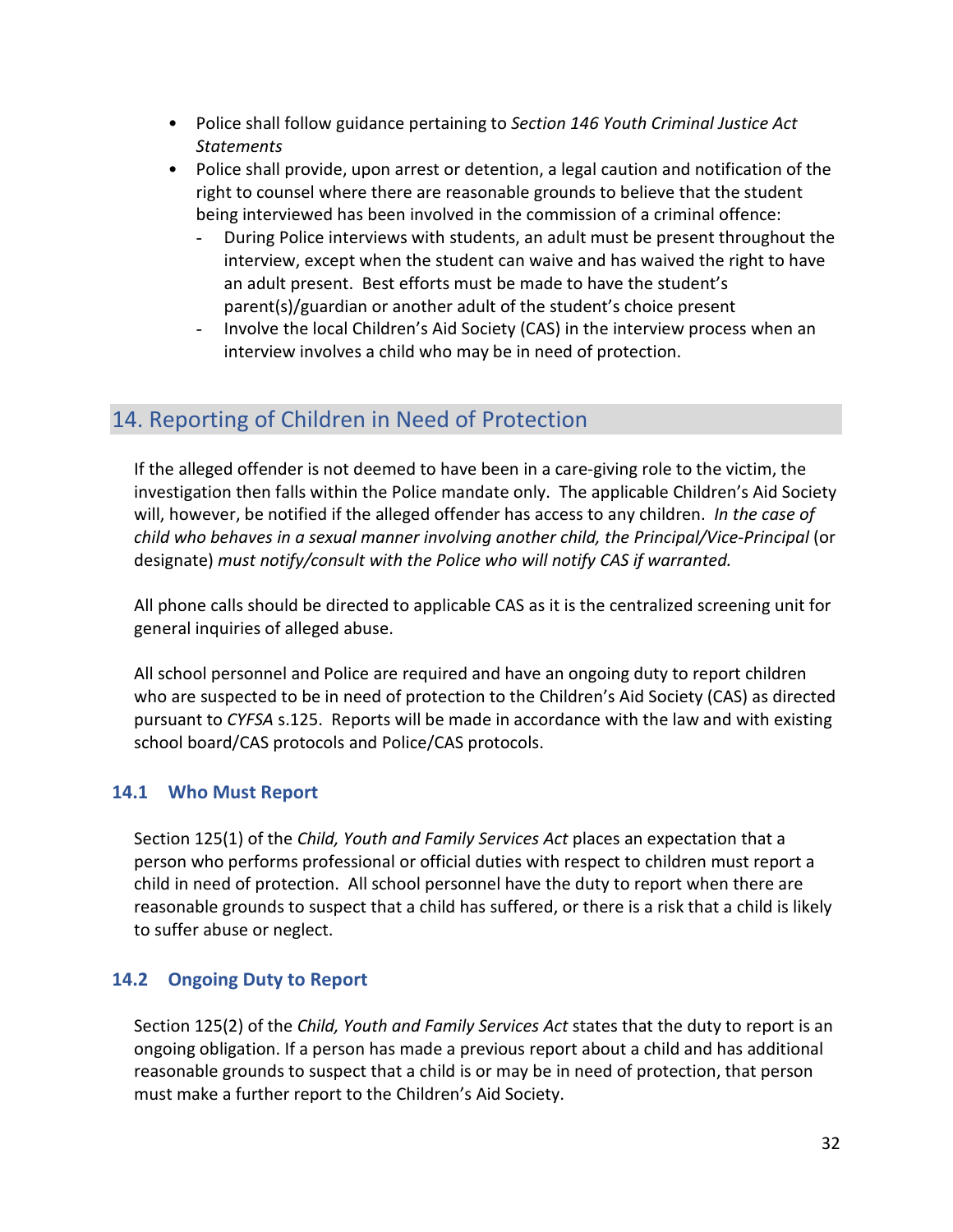#### <span id="page-32-0"></span>**14.3 Duty to Report Directly**

Section 125(3) of the *Child, Youth and Family Services Act* states that the person who has the reasonable grounds to suspect that a child is or may be in need of protection must make the report directly to the Children's Aid Society. The person must not rely on anyone else to report on his or her behalf. Often members of the public tell school board employees that they believe or suspect that a child may be abused, but don't want to make the call to CAS themselves. The professional must advise the person of the duty to report and if not satisfied that a report has been made, the employee must make the call to CAS.

#### <span id="page-32-1"></span>**14.4 Failure to Report**

Every person who performs professional or official duties with respect to children may be guilty of an offense if they contravene the *Child, Youth and Family Services Act,* subsections 125(5) or (6) by not reporting a suspicion, and the information on which it was based was obtained in the course of his or her professional duties.

Failure to report is an offense under the *Child, Youth and Family Services Act.* Any professional who fails to report his/her suspicion of a child who is or may be in need of protection is liable on conviction to a fine up to \$5000.00. The decision to charge for failure to report shall be made by the Police or the Children's Aid Society, upon receipt of the information related to a failure to report.

# <span id="page-32-2"></span>15. Investigations and Students with Special Needs

Principals and Vice-Principals have a duty to ensure that all members of the school community are able to work and learn in a safe, caring and equitable environment. However, in investigations that involve a student known to have special education needs, additional considerations and accommodations, where possible, must be taken into account by school personnel and Police.

If an investigation involves a person known to have special education needs and/or who may require alternative means of communications, the Principal or Vice-Principal making the initial contact with Police shall identify those considerations to the Police. Special education needs shall be taken into account by the Police in the course of the investigation including, but not limited to, the conducting of interviews, the decision whether to notify a parent or guardian, and the determination of whether to lay charges.

The additional considerations to be taken into account when an investigation involves a student (or students) known to have special education needs, who may be identified as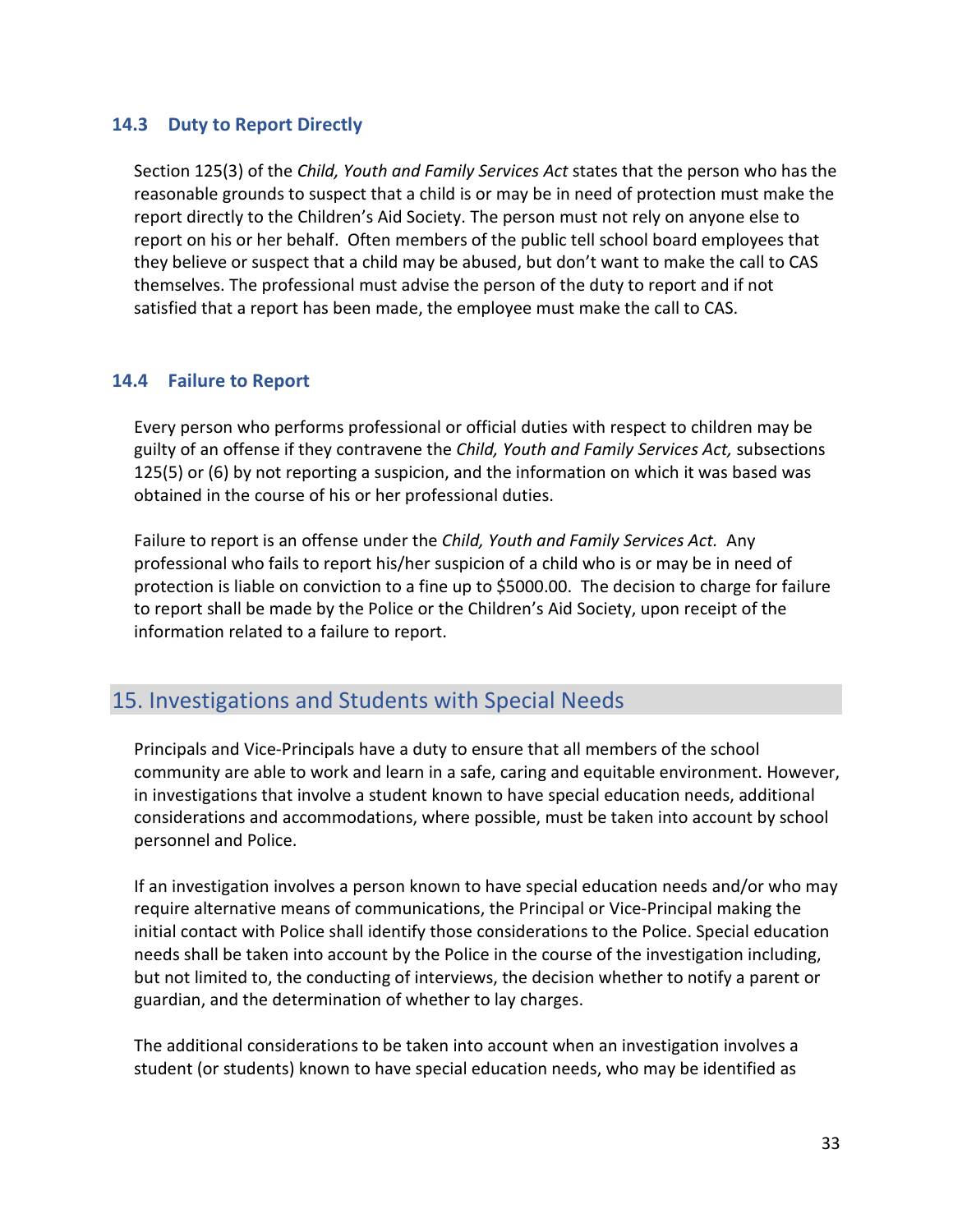having an exceptionality in any of the following categories: behaviour, communication, intellectual, physical, or multiple. Such considerations include:

• The responsibility of the school to communicate to the Police that a student is known to have special education needs or communication exceptionalities The requirement to accommodate the student, especially when interviewing is necessary. Every attempt should be made to provide specialized supports/resources, as needed, for the student during an investigation.

• The need to ensure that the student's parent is contacted as soon as possible, except in exigent circumstances or where the Police believe the parent may be implicated in the incident.

In cases involving students with special education needs, the Principal or Vice-Principal should review the student's Individual Education Plan (IEP) and other relevant student records in order to identify whether further intervention strategies and/or resources are required for the student. These may include the development of and/or revisions to a behavior management plan or a safety plan.

# <span id="page-33-0"></span>16. Occurrences Involving Students under Age 12

**Where children under the age of 12 are involved, Principals and Vice-Principals are expected to use their discretion in applying the rules outlined in section 8 for reporting incidents to the Police (i.e., Mandatory and Discretionary calls to the Police).**

**The** *Education Act* **does not differentiate by age***.* **Children under 12 cannot be charged with an offence under the** *Criminal Code, Youth Criminal Justice Act,* **or the** *Provincial Offences Act***, but Police may take reports of incidents allegedly committed by students in this age group and may respond in an appropriate manner.**

Early intervention for children involved in such incidents is essential: involving Police and parents as early as possible may facilitate the provision of appropriate intervention and support.

The Principal/Vice-Principal is required to conduct an investigation of an incident for the purpose of school discipline for example, where a recommendation for suspension or expulsion may be required, regardless of the age of the students involved, and may contact Police as per policy of the board.

**The Principal/Vice-Principal will ensure that the student's parent is contacted as soon as possible, except in exigent circumstances or where the Police believe the parent may be implicated in the incident.**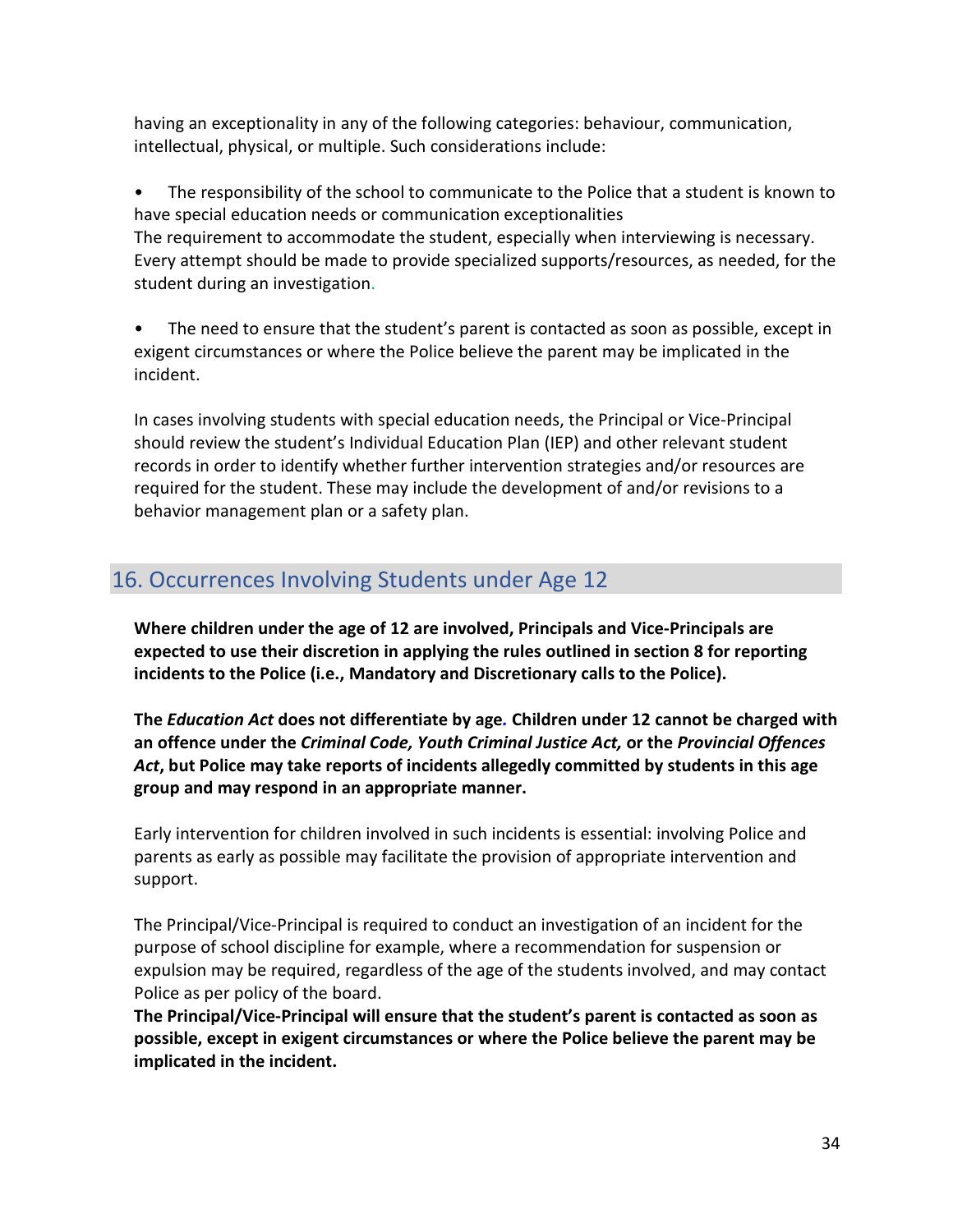When an incident involves a child under 12, Police have the authority to take reports, make referrals, conduct interviews and apprehend the child under the *Child, Youth and Family Services Act (CYFSA)*.

# <span id="page-34-0"></span>17. School Board Communication Strategy

School boards and Police services will develop a communication plan to promote knowledge and understanding of the contents of the protocol as well as consistency in its application. Each partner will be responsible for communicating and implementing this protocol document annually within its own organization.

## <span id="page-34-1"></span>18. Protocol Review Process

The parties to the protocol will monitor the implementation and conduct a review of the protocol every two (2) years or sooner, if required. The HRPS will initiate and facilitate this bi-annual review process in odd-numbered years (2021, 2023 etc…)

# <span id="page-34-2"></span>19. Physical Safety Issues

Principals and Vice-Principals who identify a facilities safety issue should consult with the appropriate school superintendent or equivalent.

When requested, Police services may work in cooperation with local school boards and local schools depending on available resources, to assess the physical safety of the school premises, including the building and outdoor areas (e.g., lighting, building design, landscaping). In all cases, final decisions about alterations rest with the school board, as only the board has the responsibility to carry out any desired work.

# <span id="page-34-3"></span>20. Threat Management / Awareness Services

Incidents of violence in schools are often preventable through early intervention in response to threatening behavior, or non-threatening but worrisome behavior that may pose a risk of violence.

Recognizing the importance of a coordinated and multifaceted approach on the part of the school board and Police, all parties commit to working together in an effort to promote positive behavior and prevent school violence.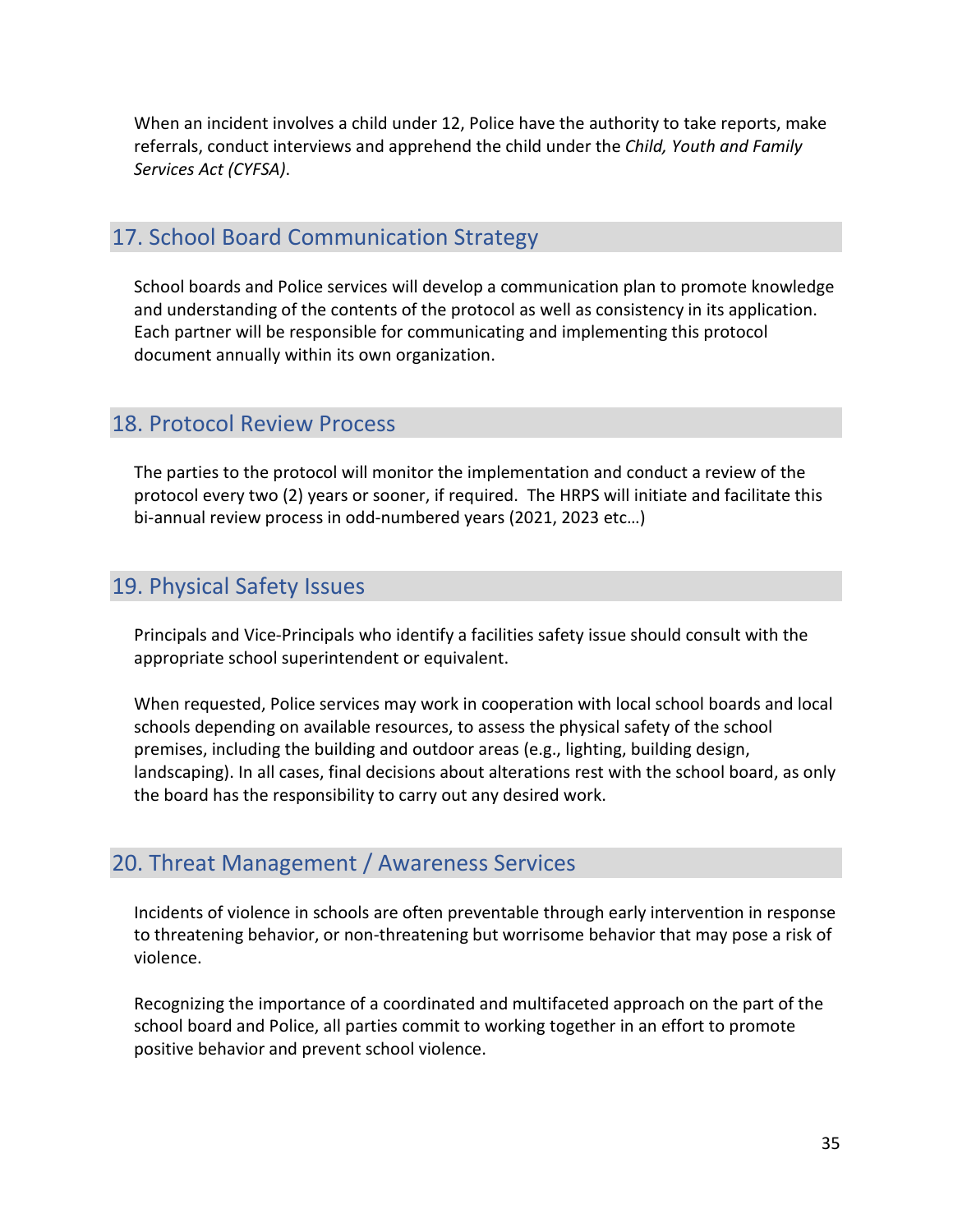## <span id="page-35-0"></span>**20.1 School Board Violence Prevention**

Each school board will commit to developing its own policy and strategies that help prevent violence

This may include, but is not limited to:

- Establishing and maintaining the multi-sectoral Violence Threat Risk Assessment (VTRA) Protocol
- Use of restorative practices in schools to enhance safety and create a caring environment
- Establishment of positive school climates in an effort to create a culture of bullying prevention
- Help for students to develop social skills, including conflict-resolution skills
- Building positive assets to support positive youth development
- Expanding the knowledge base of positive assets to parents and other caregivers
- Proactively identifying students at risk and giving them extra support
- Use of progressive discipline to teach and encourage appropriate behavior in the school
- Viewing each student as an integral and contributing member of the school community
- Demonstrating, by example and leadership, that students' human rights are to be respected, and
- Encouraging students to return to the school community after involvement with the criminal justice system, and supporting them in the process

#### <span id="page-35-1"></span>**20.2 Police Services Violence Prevention**

Police will develop strategies that can help to prevent violence in schools

This may include, but is not limited to:

- Establishing and maintaining the multi-sectoral Violence Threat Risk Assessment (VTRA) Protocol
- Use of restorative justice conferences as an extrajudicial measure
- Development of positive partnerships with all members of the school community, including parents
- Visibility within the school community
- Positive adult role model for students
- Establishment of positive relationships with children and youth
- Referrals based on the best interest of the students
- Delivering educational sessions on crime and criminal justice issues
- Participating in an integrated, multi-agency team that can respond to children and youth at risk of conflict with the law (e.g. Halton Situation Table)
- Facilitation of communication and cooperation with school officials, Youth Justice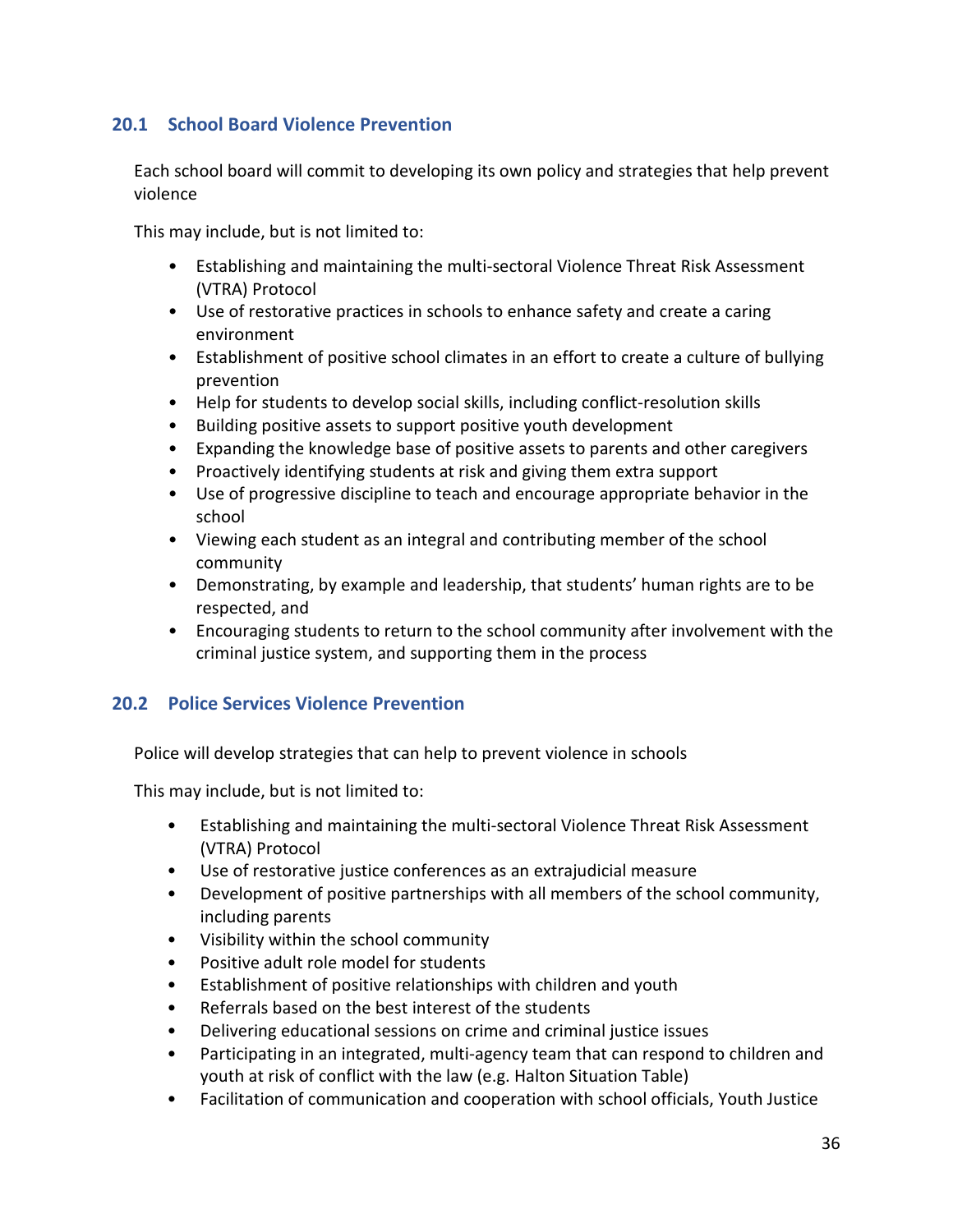Probation Services, other Police officers, courts, other social services

• Support for students as they return to the school community after involvement with the criminal justice system

#### <span id="page-36-0"></span>**20.3 Violence Threat Risk Assessment (VTRA)**

It is recognized by all contributing organizations that incidents of violence in schools are often preventable through early intervention in response to threatening behavior, or nonthreatening but worrisome behavior. Taking steps to identify at-risk students through early and ongoing assessment and intervention strategies may reduce the need for disciplinary action and Police interventions.

The Halton Violence Threat Risk Assessment Protocol shall be used as a means of preventing and managing situations that could otherwise negatively affect the safety of students and/or school staff.

#### <span id="page-36-1"></span>**20.4 Cooperation to prevent School Violence**

Police services and school boards recognize the need to work together in schools in order to prevent school violence

This commitment to working in partnership is:

- Outlined in each school board's Safe Schools policy
- Required through risk and/or threat assessment services with the Halton Regional Police Service

#### **Note: VTRA Documents exist under a separate Protocol and are not included within the Police/School Board Protocol document**

# <span id="page-36-2"></span>21. Emergency Planning and Threats to School Safety

Every school is expected to develop an Emergency and Crisis Response Plan, in keeping with the school board and ministry policies. The response plan must include, but may not be limited to:

- (1) A lockdown plan and procedure to be followed after a lockdown or similar emergency; and
- (2) A plan and procedure for dealing with bomb threats.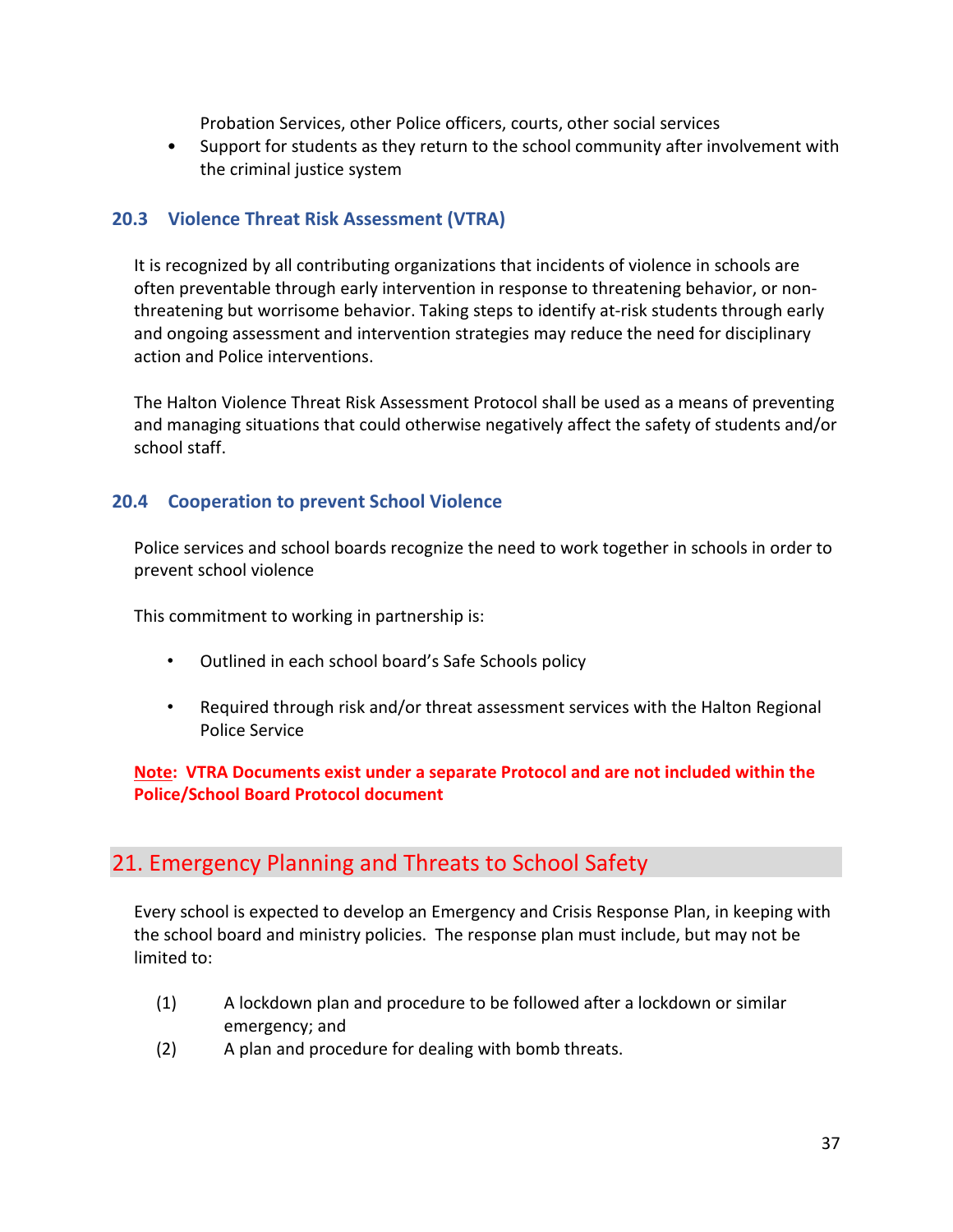**Teachers, staff, parents and students should be involved in the in the development and monitoring of the Emergency and Crisis Response Plan, and the plan should be fully communicated to members of the school community, and Police, Fire and EMS.**

Appendix D will yield (at a Board level) a template for the essential elements of a Provincial Lockdown Policy along with best practices coordinated through the policy and procedures of the HRPS.

Appendix E will yield (at a Board level) a template for the essential elements of a Provincial Bomb Threat policy along with best practices coordinated through the policy and procedures of the HRPS.

Each school Principal can review the applicable appendix and create their detailed school plan from the templates provided. Although the responsibility for individual School Crisis Response plans rests with the Principal of each school, consultation with Police, Fire, EMS, and/or senior Board staff are encouraged when questions arise.

#### <span id="page-37-0"></span>**21.1 Lockdown Plan and Procedures**

Staff, students and visitors in Ontario's schools have the right to learn, work, and be present in a safe and secure environment. However, the possibility of a major incident of violence is a reality that cannot be overlooked. Anyone who spends time in an Ontario school on a regular basis needs to know how to protect themselves, and how to protect students, in the event of a major incident or threat of school violence.

Given the dynamic, complex, and fluid nature of such incidents, continuous communication, assessment, and coordination by first responders and school Principals are of paramount importance in ensuring an effective response.

#### <span id="page-37-1"></span>**Mandatory Requirements**

The Ministry of Education and the Ministry of the Solicitor General mandates that:

1. All publicly funded school boards in Ontario must establish a lockdown policy to ensure the development and implementation of individual school plans.

2. A minimum of two lockdown drills must occur each school year and a record of these shall be maintained.

**Note:** See Appendix D of this Protocol Document for further Procedures, Responsibilities and associated Checklists.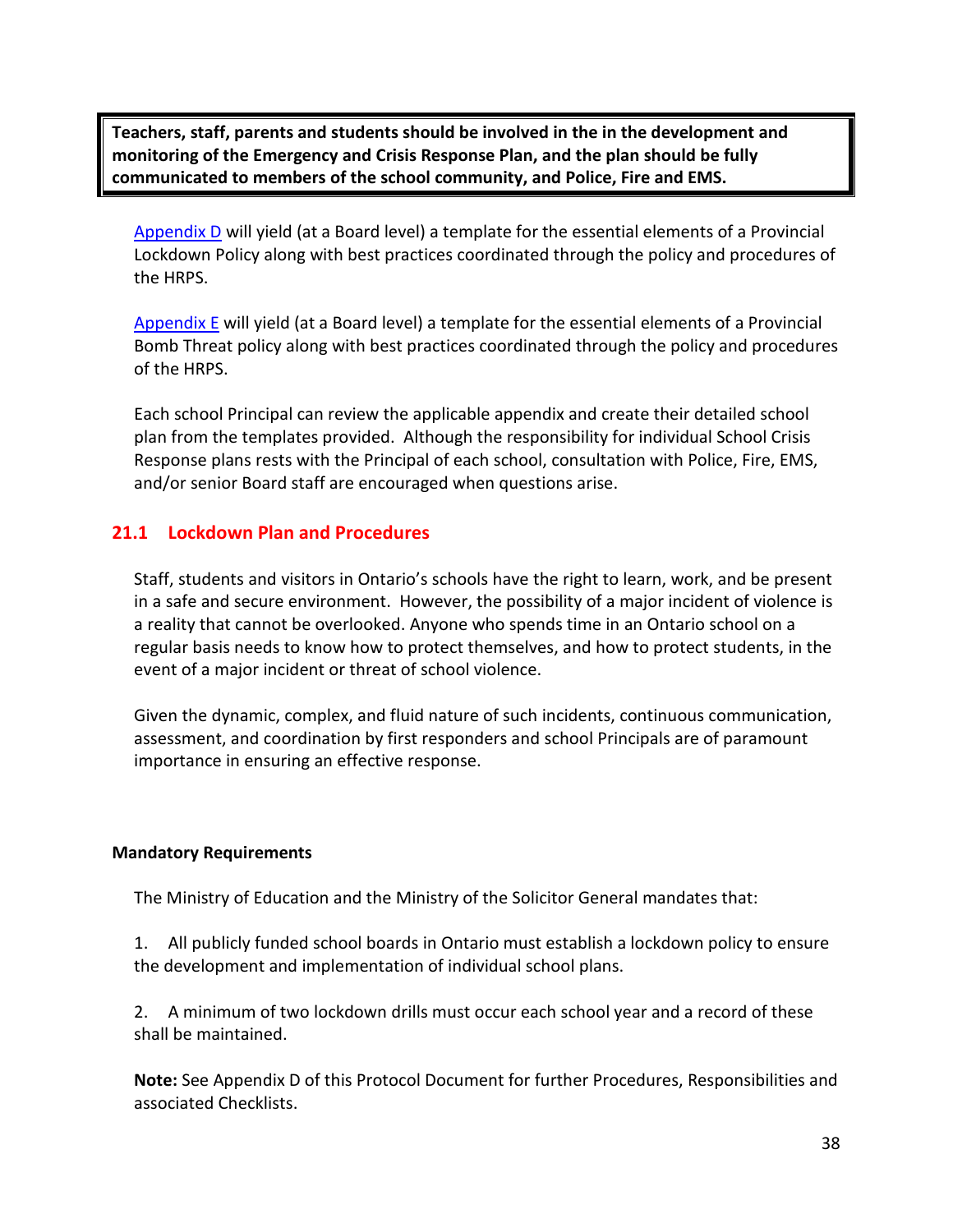#### <span id="page-38-0"></span>**21.2 Bomb Threat Plan and Procedures**

All schools must have plans in place to address a bomb threat, a suspicious package or explosive device found on or in relation to school property. This response plan should also address steps to follow in case of an explosive incident.

According to the RCMP, the overwhelming majority of reported bomb threats are unfounded - but some are not.[1](#page-38-3) **Similar to lockdown drills, staff and students must be trained how to respond to any of the above described scenarios.**

#### <span id="page-38-1"></span>**Mandatory Requirements**

*1. "All publicly funded school boards in Ontario must establish a bomb threat response policy to ensure the development and implementation of individual school plans."*

*2. "Each Board must ensure that its staff, students and other partners are aware of their obligations/responsibilities within the individual school plans"*

*(Provincial Model for a Local School Board Appendix C – Sept. 2015)* Link:<http://www.edu.gov.on.ca/eng/document/brochure/protocol/locprote.pdf>

**Note:** See Appendix E of this Protocol Document for further Procedures, Responsibilities and associated Checklists.

Police take the lead role in coordinating efforts to counteract bomb threats.

Police will involve other emergency responders, Explosive Disposal Unit, Fire Department, EMS, and Public Health Department as necessary.

# <span id="page-38-2"></span>22. Training

**This Protocol shall be reviewed annually with all appropriate school board staff as determined by each board.** 

**The school boards and Police services will provide training on the local Police/School Board Protocol to their respective staff on an annual basis.**

Understanding of the protocol and the processes outlined to be followed is critical. The method of delivery and training will be determined by each school board. A training record shall be maintained.

To improve collaboration between local Police and schools:

<span id="page-38-3"></span> $1$  Ibid Pg 45